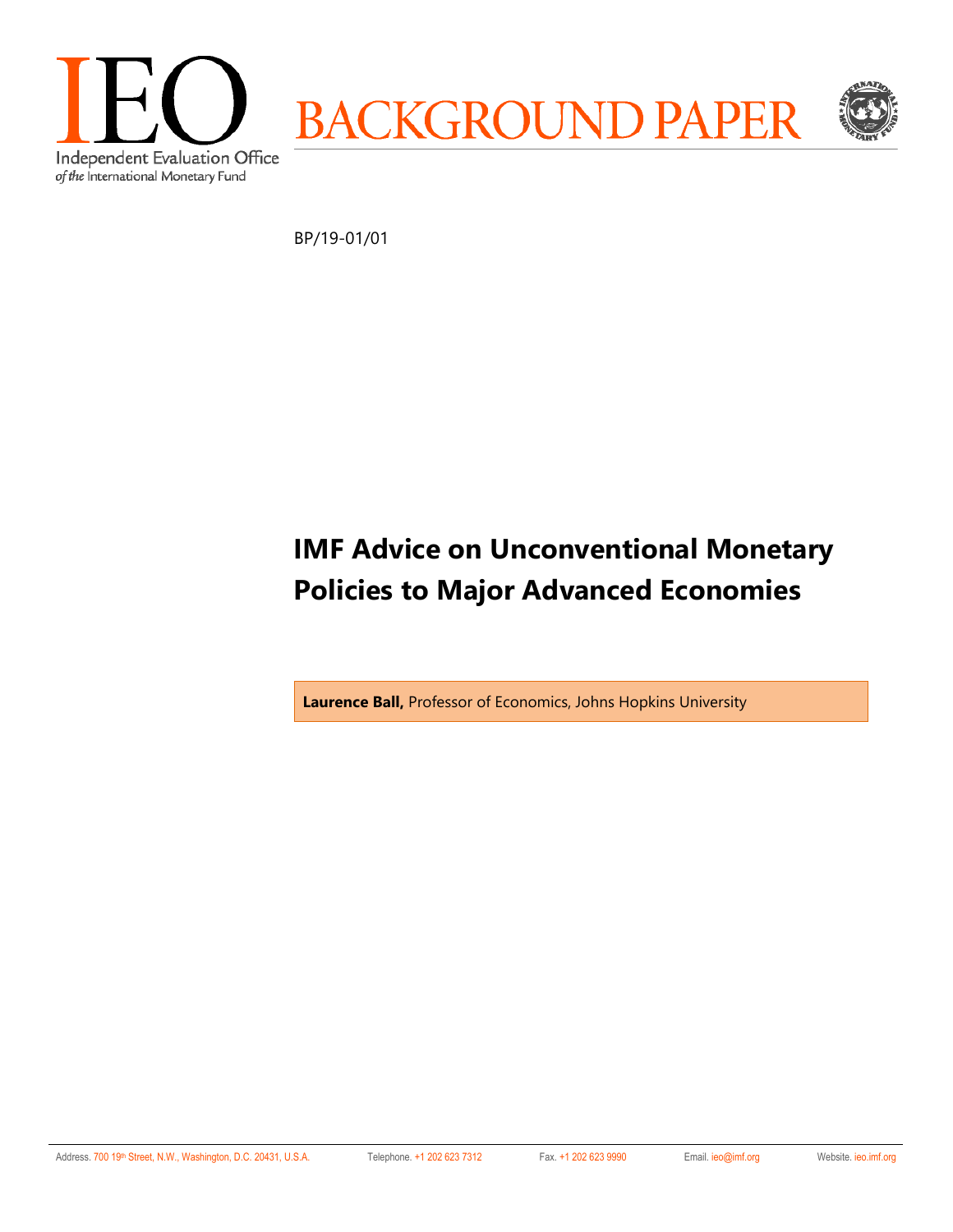# **IEO Background Paper**

Independent Evaluation Office *of the* International Monetary Fund

IMF Advice on Unconventional Monetary Policies to Major Advanced Economies

May 14, 2019

The views expressed in this Background Paper are those of the author and do not necessarily represent those of the IEO, the IMF or IMF policy. Background Papers report analyses related to the work of the IEO and are published to elicit comments and to further debate.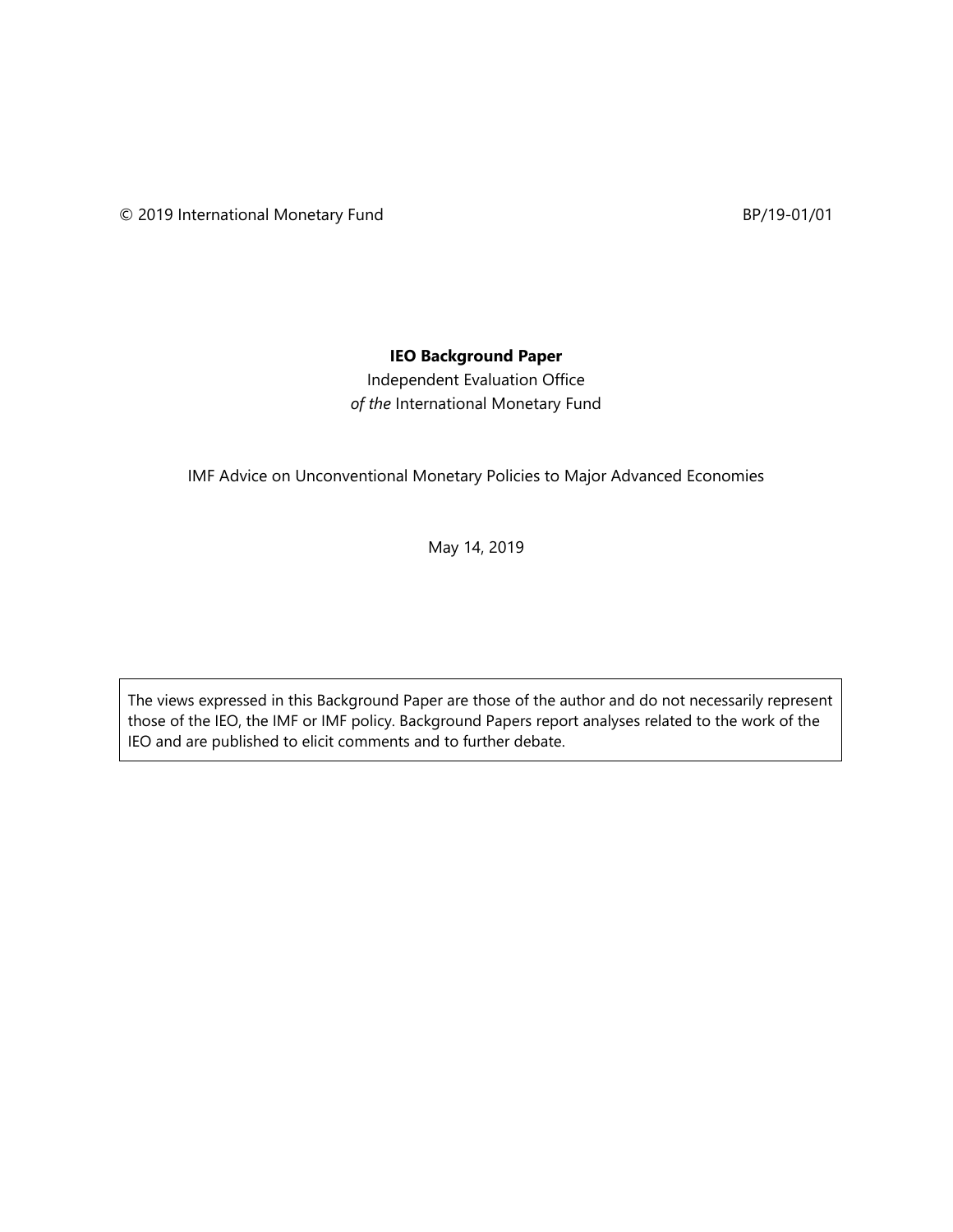| Contents | Pages                      |
|----------|----------------------------|
|          | $\overline{\mathsf{v}}$ iv |
|          |                            |
|          |                            |
|          |                            |
|          |                            |
|          |                            |
|          |                            |
|          |                            |
|          | 22                         |
|          | 26                         |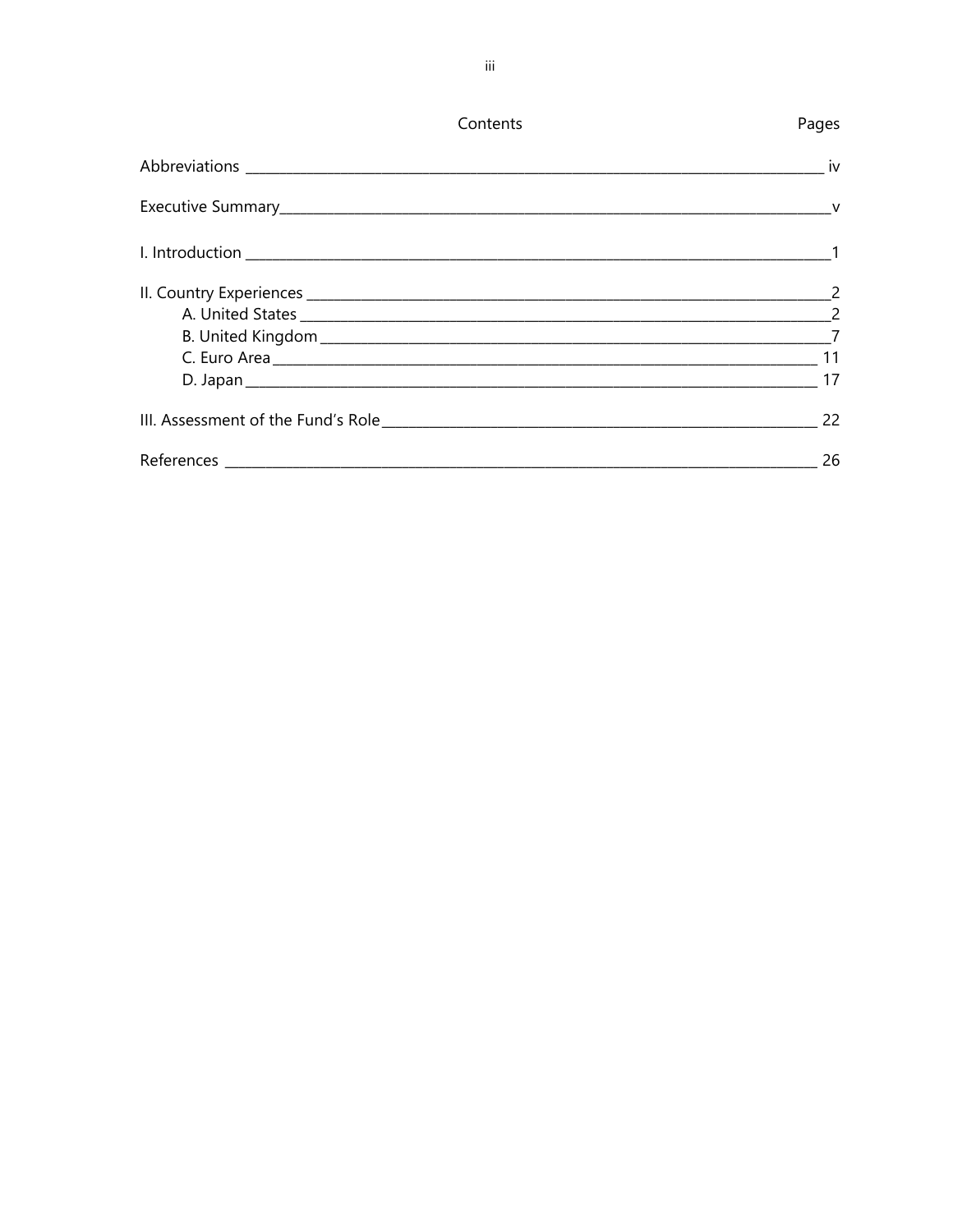#### **ABBREVIATIONS**

| AE           | advanced economy                              |
|--------------|-----------------------------------------------|
| <b>APD</b>   | Asia and Pacific Department (IMF)             |
| APP          | Asset Purchase Program                        |
| <b>BoE</b>   | Bank of England                               |
| <b>BOJ</b>   | Bank of Japan                                 |
| EA           | euro area                                     |
| <b>ECB</b>   | European Central Bank                         |
| <b>EUR</b>   | European Department (IMF)                     |
| <b>FOMC</b>  | Federal Open Market Committee                 |
| GDP          | gross domestic product                        |
| GFC          | <b>Global Financial Crisis</b>                |
| <b>IMF</b>   | International Monetary Fund                   |
| <b>LTROs</b> | Longer-Term Refinancing Operations            |
| <b>MBS</b>   | mortgage-backed securities                    |
| <b>MCM</b>   | Monetary and Capital Markets Department (IMF) |
| <b>MEP</b>   | <b>Maturity Extension Program</b>             |
| <b>MPC</b>   | <b>Monetary Policy Committee</b>              |
| <b>OMT</b>   | <b>Outright Monetary Transactions</b>         |
| PN           | Policy Note                                   |
| QE           | quantitative easing                           |
| QQE          | quantitative and qualitative easing           |
| <b>RES</b>   | Research Department (IMF)                     |
| <b>SGP</b>   | <b>Stability and Growth Pact</b>              |
| <b>SME</b>   | small and medium-sized enterprises            |
| <b>SMP</b>   | Securities Markets Program                    |
| <b>SPR</b>   | Strategy, Policy, and Review Department (IMF) |
| UMP          | unconventional monetary policies              |
| <b>VAT</b>   | value-added tax                               |
| <b>WEO</b>   | <b>World Economic Outlook</b>                 |
| <b>WHD</b>   | Western Hemisphere Department (IMF)           |
| YCC          | yield-curve control                           |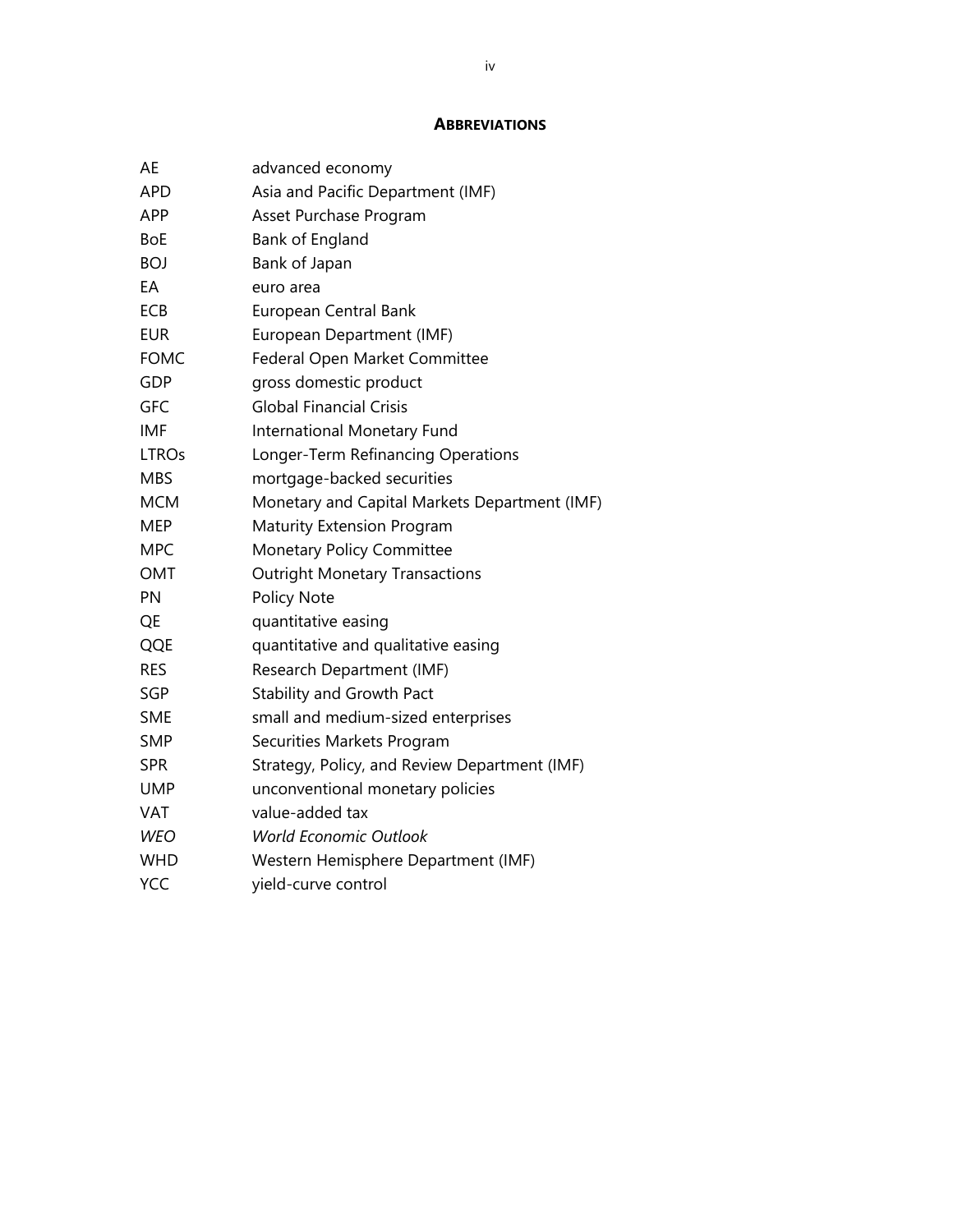#### **EXECUTIVE SUMMARY**

This paper provides an assessment of IMF advice to the United States, the United Kingdom, the euro area, and Japan over the past decade on unconventional monetary policies (UMP). It relies on an extensive desk review of IMF public and internal documents and interviews with Fund staff, central bank officials, and outside experts.

**IMF advice:** In the case of the United States and the United Kingdom, there was little difference between the Fund's official views and those of the authorities. Central banks in these countries moved fairly rapidly towards UMP, with staff largely reacting to and validating the actions taken. In the two other cases, the central banks were slower, and the Fund was in front at times in urging stronger action in easing monetary policies. Fund staff supported the withdrawal of fiscal stimulus from 2010 onward, thereby increasing the heavy dependence in these countries on monetary policies to support the recovery and avoid deflationary risks. This advice was modified as recoveries proved weaker than expected, with greater emphasis placed on credible mediumterm fiscal strategies than immediate adjustment.

**Assessment:** The authorities generally found the bilateral consultations with the Fund a useful sounding board for their views on monetary policy during a very challenging period and provided helpful public validation of unprecedented policy interventions, although there were only a few occasions where IMF advice influenced policy decisions. Some outside observers expressed concern that the Fund was effectively rubber-stamping central bank actions but there were times when Fund advice challenged central banks to take more aggressive action. This was particularly so in the case of the European Central Bank, where discussions with Fund staff were credited as influential in building the case for UMP and thinking through some design features. In general, however, the Fund was not seen as a source of cutting-edge ideas on monetary policy. While the Fund's cross-country work in multilateral surveillance was praised as providing useful context, authorities felt that discussions of spillovers of their policies as part of the bilateral consultations did not add much value.

Fund advice was formulated after considerable internal debate, particularly in the case of the actions by the U.S. Federal Reserve, but lacked a structured process for sharing experience across country teams and analyzing lessons. Weaker-than-expected impacts of UMP did not trigger a systematic attempt to use the forecast errors to calibrate advice on UMP or on the appropriate mix between monetary and fiscal policies. Authorities suggested that longer tenures for mission chiefs and staff members on country assignments would help the quality and impact of Fund advice. However, it was emphasized that the Fund could never hope to match the depths of monetary policy expertise of their own staff.

In sum, IMF advice on monetary policy to these countries over the past decade was useful but there is room for greater value added through greater depth of expertise, a more structured process of knowledge-sharing among country teams, and greater attention to policy mix issues and cross-border spillovers.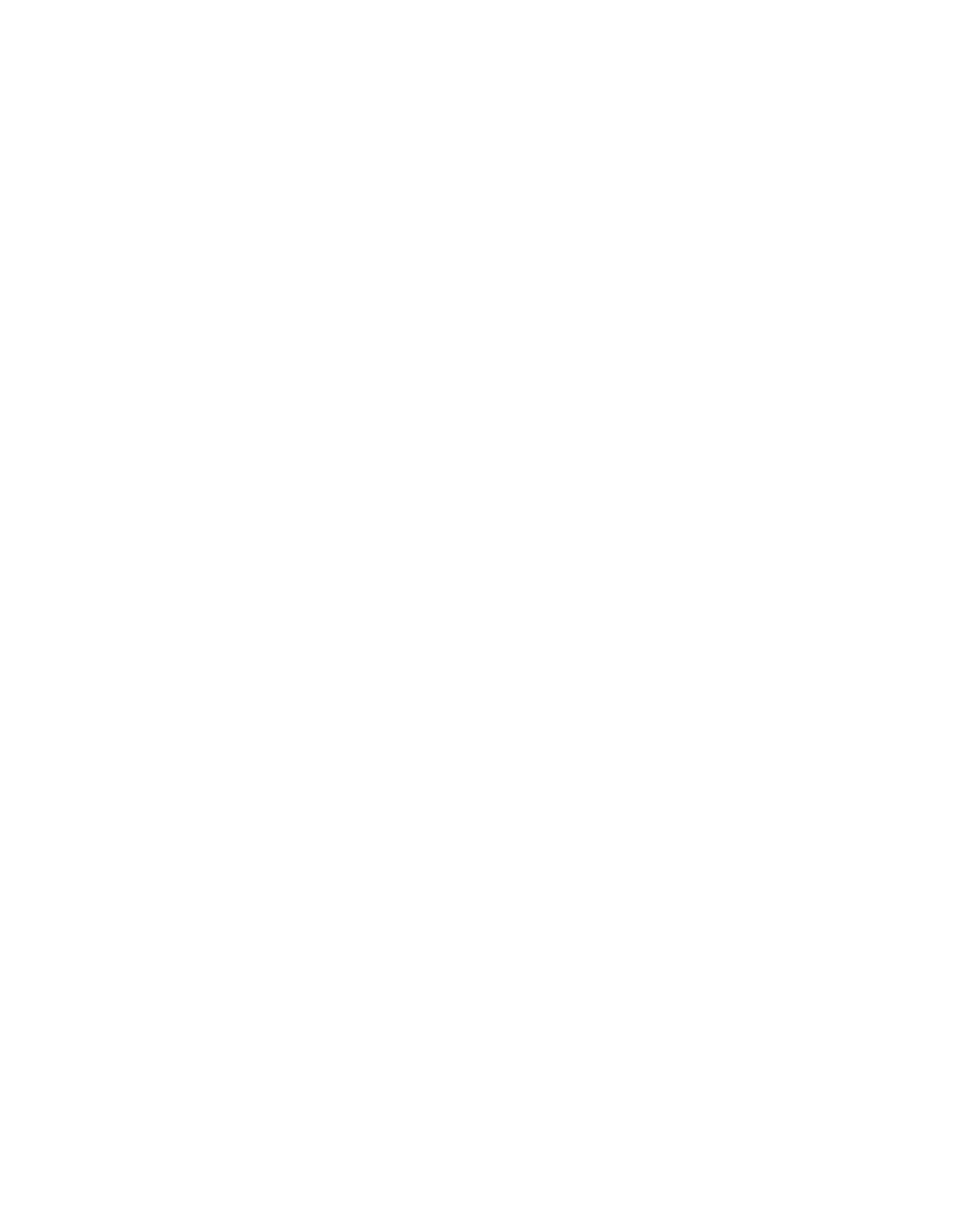#### **I. INTRODUCTION**

1. This paper provides an assessment of IMF advice on unconventional monetary policies (UMP) to the United States, the United Kingdom, the euro area, and Japan over the past decade. In these countries, slow recovery and deflationary concerns pushed central banks to adopt a series of policy innovations, even after the initial impact of the Global Financial Crisis (GFC) had receded. They have also had to be attentive to the possible side-effects of these exceptional policies and, more recently, on how to unwind them as more robust recoveries take hold. This environment, in which central banks (and the Fund) have had to think well "outside the box," has also posed a challenge for the IMF on how to provide valuable advice to help countries meet domestic objectives while also—given the IMF's mandate—bringing attention to the international consequences of policy choices. In this context, this paper reviews advice provided on the broader policy mix as well as on monetary policy more narrowly.

2. The assessment relies on desk review of public and internal documents and extensive interviews. Nearly all IMF mission chiefs over this period were interviewed, as were current and former senior officials at the associated four central banks (as well as the Bundesbank and the Banque de France), and monetary policy experts in academia, think tanks and financial markets. The most important sources for the desk review are the Article IV reports, which not only present the policy views of Fund staff but also compare them to the views of central bank officials. This comparison is particularly useful in the case of the euro area and Japan, where there were sharper disagreements than in the two other cases. For the U.S. and U.K. cases, the comparison of the Fund and authorities' views was augmented by using the Federal Reserve's (Fed) July Monetary Reports to Congress and the Bank of England's (BoE) Inflation Reports. Management speeches and blogs by Fund senior staff were also consulted as part of the public record of the Fund's views.

3. The review also draws on internal Fund documents such as back-to-office reports, department comments on the Policy Notes (PN) prepared before the Article IV consultations, and presentations by staff at the weekly surveillance meetings. The latter are a valuable source of information because they were co-chaired by the IMF's Economic and Financial Counsellors, attended by senior staff from all area and functional departments, and featured presentations and discussions on financial and real sector developments during the previous week, followed by thematic presentations on issues of the day. The presentations and the discussions around them were summarized in a joint memorandum from the Counsellors to management.

4. Section II describes IMF advice in the four cases. In the United States and the United Kingdom, there was little difference between the Fund's official views and those of the central bank. These central banks moved fairly rapidly towards UMP, leaving Fund staff in the mode of largely reacting after the fact and validating the actions taken. In the other two cases, the central banks were slower in their actions, and the Fund was out in front for some time in urging stronger action in easing monetary policies. Section III provides an assessment of the value added by, and influence of, the Fund's policy advice.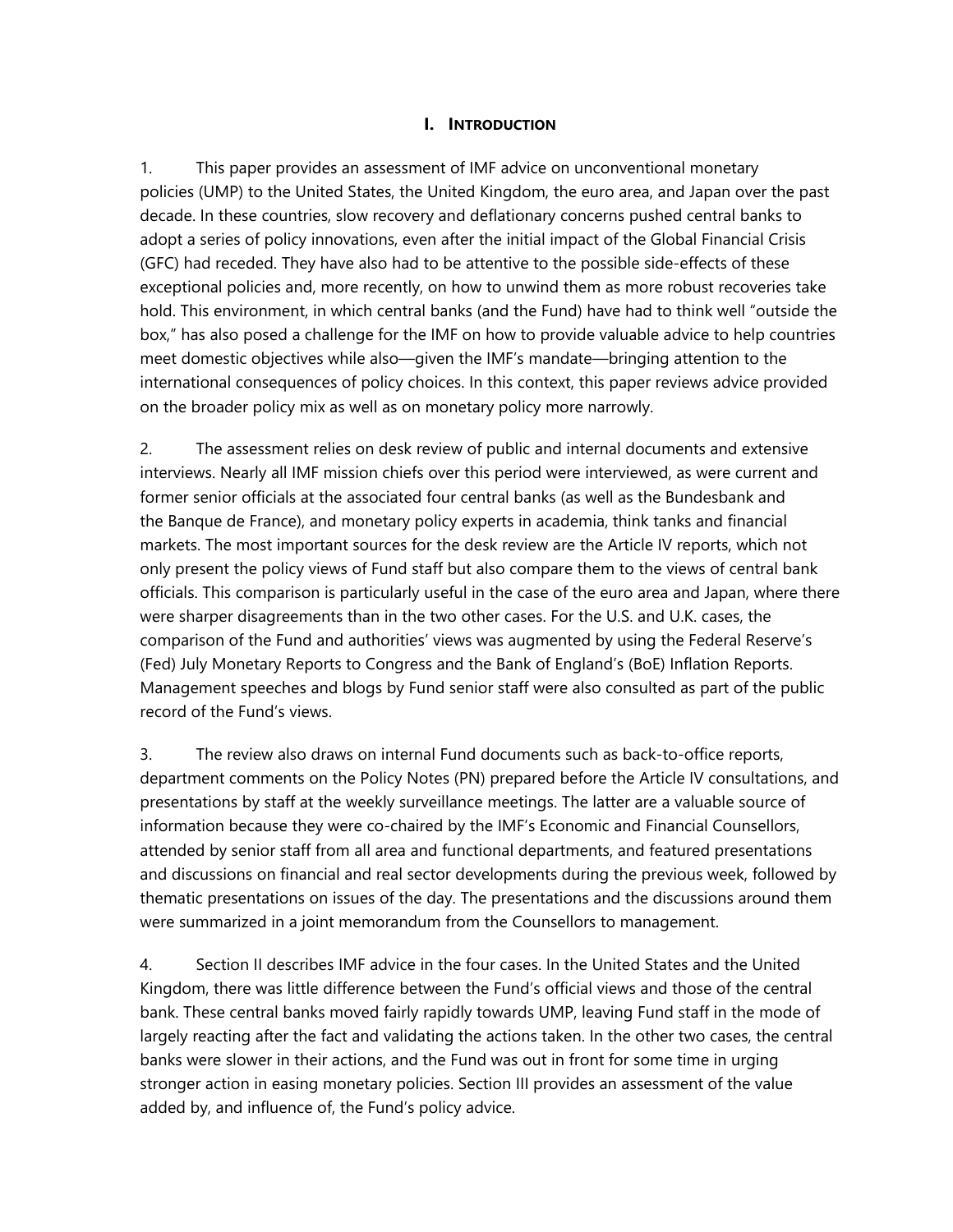# **II. COUNTRY EXPERIENCES**

# **A. United States**

#### **Key policy developments**

5. The bold steps taken by the U.S. Federal Reserve (the Fed) are well known. As summarized in Kuttner (2018), after policy interest rates had been reduced to virtually zero by November 2008, the core of the Fed's unconventional actions was to launch a series of asset purchase programs, commonly referred to as QE1, QE2, and QE3, and the Maturity Extension Program (MEP; sometimes also called Operation Twist).

6. QE1 was announced in November 2008 and was extended in March 2009. It was mainly aimed at supporting liquidity in key financial markets and involved purchases of debt issued by government-sponsored enterprises (Fannie Mae, Freddie Mac, and Ginnie Mae) and mortgagebacked securities (MBS). Subsequent asset purchase programs were aimed at combatting persistent deflationary concerns in the context of an initially sluggish recovery. QE2, launched in November 2010, involved purchases of longer-term Treasury bonds. MEP, initiated in September 2011 and extended in June 2012, involved the swap of longer-term for shorter-term Treasuries to put downward pressure on longer-term interest rates. QE3, which started in September 2012, also involved purchase of mortgage-backed securities and treasuries but differed from the previous programs in being open-ended and not setting a dollar limit on the amount of the purchase.

7. In addition to the asset purchase programs, the Fed innovated in how it provided "forward guidance" for future policy actions. In 2008–09, Federal Open Market Committee (FOMC) statements said that policy interest rates were likely to remain low "for some time" or for an "extended period." By 2012, this forward guidance became more explicit and was tied to specific developments in the economy, such as the unemployment rate, but in December 2013 reverted to an open-ended qualitative commitment to keeping rates low.

8. As the recovery became more robust, the Fed's attention turned to winding back asset purchases and raising interest rates to more normal levels. The market's uncertainty about the Fed's exit plans may have been a factor in the "taper tantrum" of June 19, 2013, when a suggestion by then-Chair Bernanke that the Fed may exit UMP roiled financial markets. In contrast, or perhaps because lessons about the importance of clarity in communications had been learned, the actual "lift-off"—the increase in policy rates in December 2015—and the winding down of asset purchases thus far has generally occurred more smoothly, as the Fed has paid considerable attention to laying out its policy normalization process.

9. Significant fiscal and macroprudential stimulus measures were also introduced in the wake of the crisis to support the economy. Notably, the Economic Stimulus Act of 2008 provided individual tax rebates, business tax incentives, and eased mortgage lending requirements for the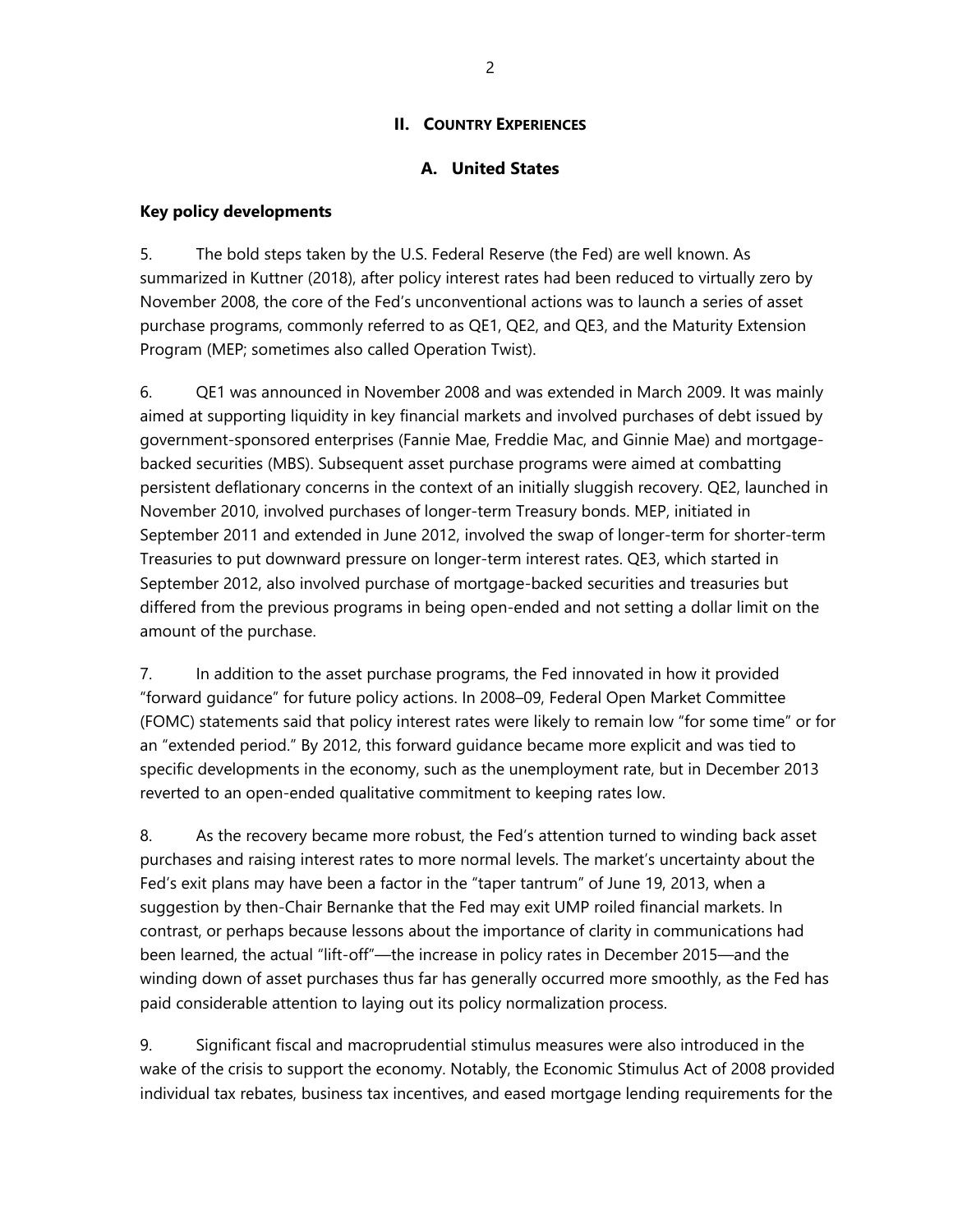government-sponsored enterprises; the Troubled Asset Relief Program of 2008 provided support to the financial sector through asset purchases; the Supervisory Capital Assessment Program of 2009 addressed capital shortfalls of major financial institutions; and the American Recovery and Reinvestment Act of 2009 further cut individual taxes, extended unemployment insurance benefits, reduced payroll taxes, and boosted infrastructure spending. These steps were estimated by staff to have raised the general government structural primary deficit by nearly 6 percentage points of potential GDP between 2007 and 2010.

10. However, by 2010, with signs that the economy had bottomed out, the focus of fiscal policies shifted toward exit. The FY2011 budget set the objective of halving the federal deficit by 2012 and achieving a primary balance by 2015 consistent with the G-20's Toronto Summit Declaration in the summer of 2010.<sup>1</sup> While these objectives were not fully met, a significant fiscal contraction was set in train, and the federal government's structural primary balance was reduced by roughly 6 percentage points by 2015, fully reversing the earlier stimulus. In the next two years, the fiscal position was roughly neutral to mildly stimulative until the major tax cuts that were introduced by the new administration, which staff estimated helped boost the 2018 structural deficit by 1 percent of GDP.

## **IMF monetary policy views and advice**

 $\overline{a}$ 

11. Before delving into the details, some general observations about IMF views on the Fed actions during the period under review might be useful. Generally, the Article IV reports for the United States paid much more attention to fiscal policy—supporting both the fiscal stimulus in 2009 and the turn to consolidation a year later—and repair of the financial system than to monetary policy issues. On the latter, the Fund's published staff reports mostly expressed approval of Fed actions or at least did not contain any criticisms. But while expressing public support, IMF staff had active internal debates about the effectiveness of UMP, particularly at the weekly surveillance meetings. In the end, the consensus view was to not express public doubts about the programs but to advocate exit from these exceptional measures as soon as feasible and to stress other policy steps that were needed to promote recovery. This meant that—by always mentioning exit—the Article IV reports tended to have a more hawkish tone than the Fed's monetary policy reports, despite the Fund's outlook for the U.S. economy generally being more pessimistic than the Fed's (partly because it had a less positive view about the likely impacts of UMP).

12. During 2009–11, while the Fund supported the launch of each new Fed program, it also consistently emphasized the need to unwind these extraordinary policies as soon as feasible. To some extent, the Fund's focus on exit was also influenced by its interactions with the G-20, which had tasked the Fund with thinking about "exit principles" as early as 2009. In addition, the Article IV reports sometimes included items that were implicitly hawkish: discussions of limits on

<sup>1</sup> State and local governments—which are generally required to balance their budgets—also went through a substantial budgetary contraction over this period.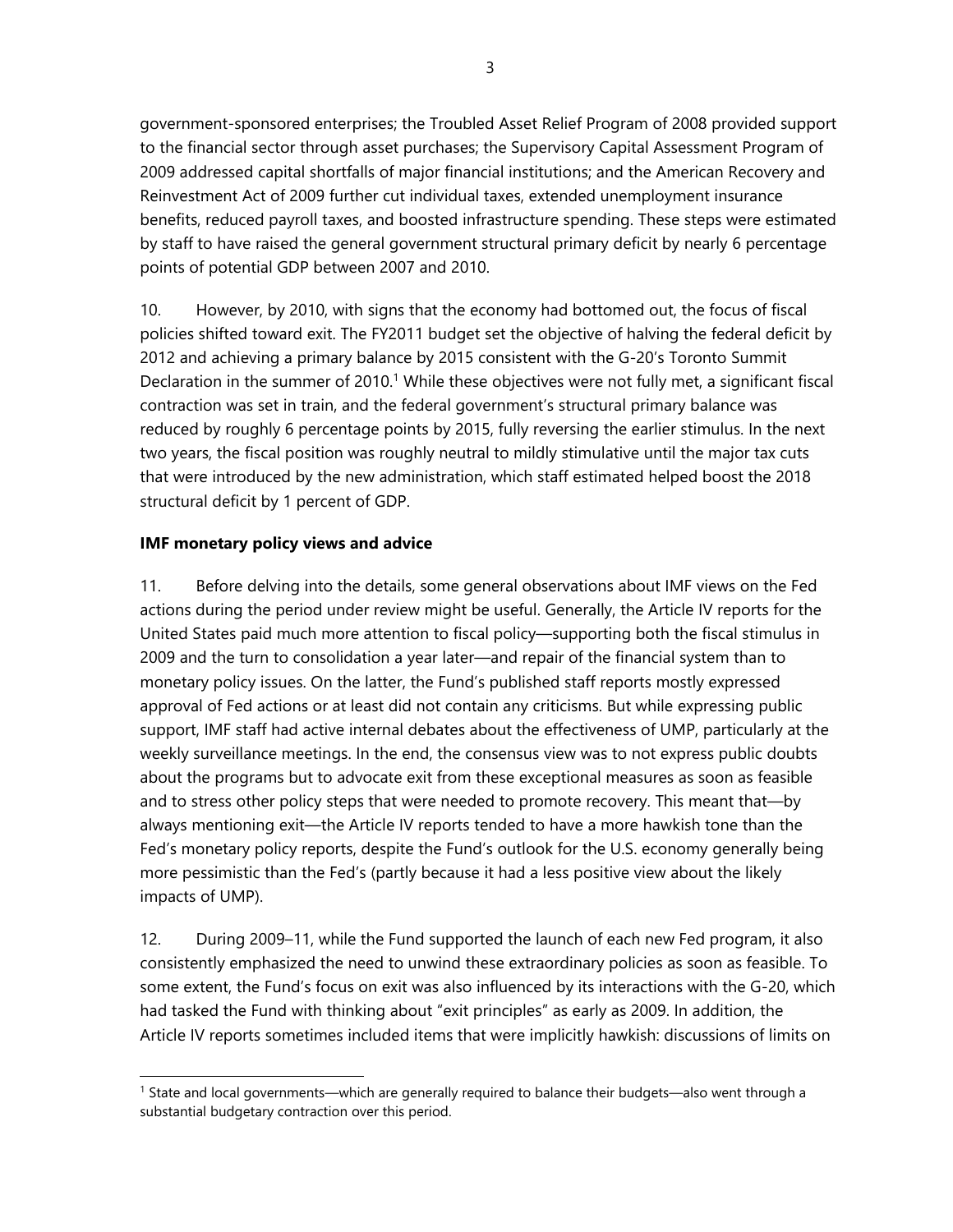the scope for further easing; the financial stability risks of low interest rates; and the role of structural factors in explaining high unemployment. Over 2012–14, there was more of a convergence in tone between the Fed and the Fund. And by 2015–16, the staff had shifted to advocating policies that were somewhat more dovish than the Fed's, especially in 2016 when the staff advocated an overshoot of the 2 percent inflation target.

13. Turning now to the details, while the Fund supported QE1, the 2009 Article IV report and a staff note to the G-20 meeting in October 2009 (a draft of which was discussed internally at the weekly surveillance meeting on July 28) emphasized the challenges for policy of unwinding these actions over the next several years. The G-20 note worried about the large capital losses the Fed could face from the MBS assets on its balance sheet and saw some merit in holding assets to maturity to avoid these losses. While both documents advocated erring on the side of caution in the timing of exit, there was no discussion of a possible need for additional monetary stimulus (beyond the statement that more could be done if it proved necessary) and there was a reminder of the longer-run risk of inflation.

14. In contrast, though the Fed was more optimistic than the Fund staff about the prospects of economic recovery, its July 2009 Monetary Report nevertheless noted the additional stimulus actions that were possible and emphasized plans to purchase more assets by the end of the year. There was discussion of plans to unwind "at some point" but it was emphasized that this would not be an issue for a while.

15. The somewhat hawkish tone at the Fund continued in 2010–11. In the deliberations during the internal surveillance meetings, staff from the Monetary and Capital Markets Department (MCM) cautioned on March 2 that UMP was "no panacea" and needed to be undertaken carefully as these operations "are in essence fiscal;" participants at the meeting agreed that there was "considerable uncertainty about their effects on market interest rates and macroeconomic performance." Publicly, the 2010 Article IV report released over the summer agreed that monetary "accommodation can be maintained" but also suggested that the problems ailing the U.S. economy were to some extent structural in nature and hence required actions beyond monetary policy. Specifically, the Fund suggested that U.S. structural unemployment had risen and devoted a Selected Issues paper to the topic.

16. The pattern of private concerns and public endorsement continued over the remainder of 2010 and into the following year. At the surveillance meeting on October 19, 2010, staff noted that the Fed had signaled the introduction of the QE2 program due to their concerns about the persistence of high unemployment and the downward trend in core inflation. The memorandum to management observed that "there was broad staff consensus that QE2 is likely to have a limited impact on raising private demand and improving recovery prospects" in the United States. Staff from the Western Hemisphere Department (WHD) estimated that QE2 would only "boost real GDP by around 0.2 percent over the next years" and have a small impact on unemployment. WHD staff felt that QE2 "could be justified as a second-best option given that the legislative gridlock in Congress is likely to prevent the implementation of targeted policies"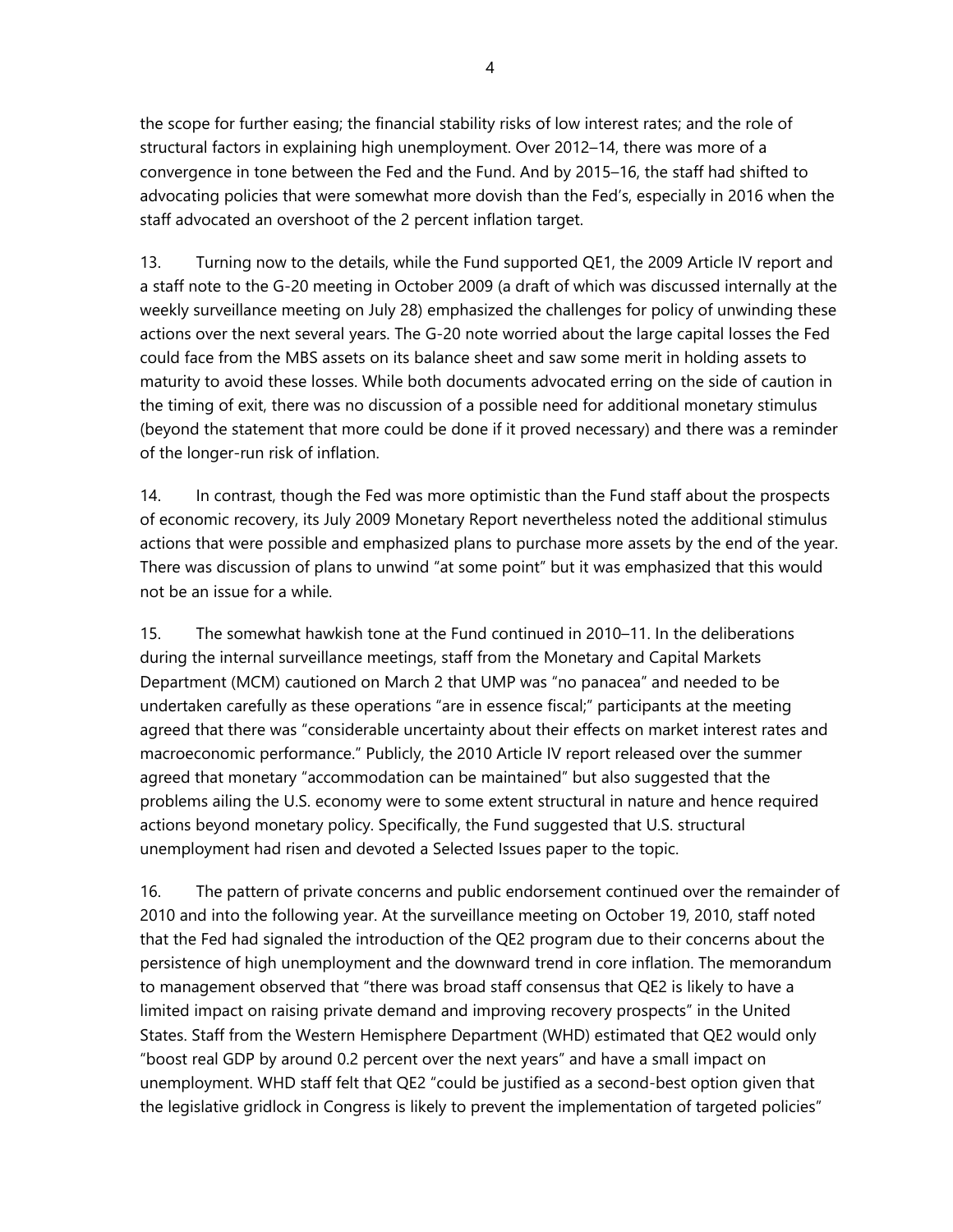to reduce the debt overhang of households, which would have likely enabled a stronger recovery.

17. Despite the public endorsement of QE2, the 2011 Article IV continued to advocate preparation for exit from UMP, calling for a sharp shrinkage of the monetary base from \$2.8 trillion to \$1.0 trillion over six years. The Fed's monetary report did not include anything similar and noted that the Fed was still planning to unwind policy "eventually." Even though the Fund was still less optimistic about economic prospects than the authorities, the Fund assessed there was limited room for further easing because of the large balance sheet and "firming of core inflation."

18. The Fund's tone started to change in 2012, and over 2012–15 there was not much difference between publicly-reported Fund and Fed views.<sup>2</sup> In 2012, neither discussed exit very much. While the Fund returned to the theme of the causes of U.S. unemployment it now emphasized hysteresis effects, namely the dangers of high cyclical unemployment turning structural if policy actions to maintain aggregate demand were not sufficiently vigorous. The effectiveness of QE3 was debated at a surveillance meeting in September 2012, a week after the announcement of the program. MCM continued to express skepticism that the likely macroeconomic benefits justified the risks to financial stability, but WHD argued that such skepticism was "premature" and that QE3 showed the determination of the Fed to do "whatever it takes to improve economic conditions." In 2013, the Fund remained supportive of Fed actions and their beneficial effects, though it also emphasized the need to assess financial stability implications of monetary accommodation.

19. Over this period, particularly after markets threw their taper tantrum in the summer of 2013, the Fund started to worry more about how the exit process would work. At the surveillance meeting on June 4, 2013, MCM noted that uncertainty about the Fed's exit strategy—markets expected that the Fed would begin tapering asset purchases but were unclear on the timing and speed of exit—had increased market volatility. Research Department (RES) staff highlighted the "difficulties in monetary policy communication, with wide-ranging views among the Fed's Board at present." The importance of clarity in Fed communications was stressed in both the 2013 Article IV report and in the Fund's multilateral documents.

20. In 2015, with the prospect of interest rates rising soon, the Fund actually turned more dovish relative to the Fed. The Fed stated its intention to start raising rates in 2015 but the Fund suggested in the 2015 Article IV staff report that the Fed should wait until 2016. The Fund discussed both the risks of raising rates too quickly and of raising them too slowly but emphasized the former. In 2016, the Article IV suggested that the Fed should accept an overshoot of the 2 percent inflation target and then approach the target from above, in contrast to the Fed, which consistently stated that inflation should converge to 2 percent from below.

l

 $2$  This was also a time of heightened concerns about the slow U.S. recovery.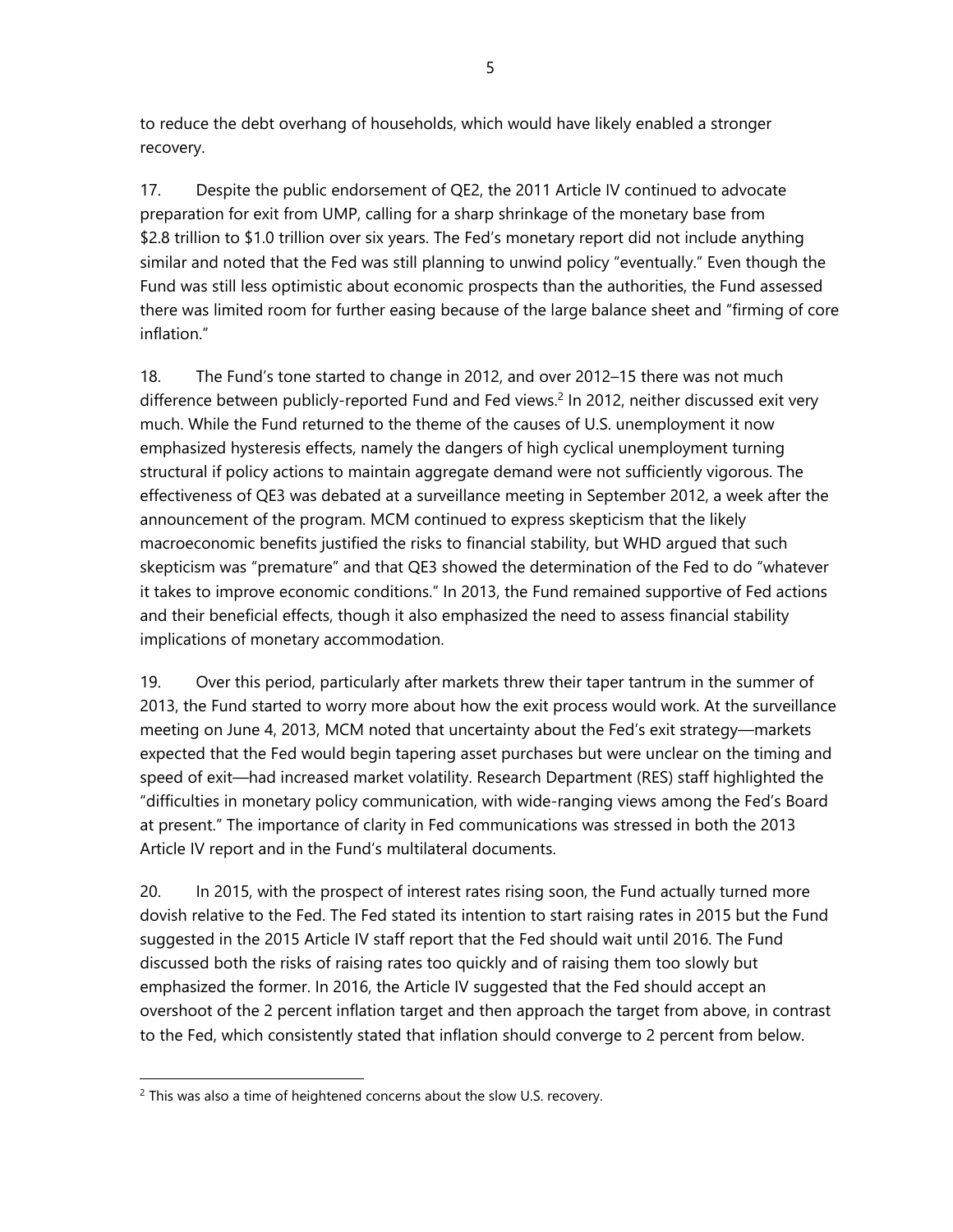21. In recent years, the Fund has supported the Fed's plans for normalization interest rates, but has urged a more gradual pace of rate hikes than in previous tightening cycles "given the downside risks to inflation and the asymmetries posed by the effective lower bound" and that the unwinding of the Fed's balance sheet should also be gradual and "well-telegraphed at an early stage." The Fund also noted in 2018, however, that "given the planned fiscal stimulus," the Fed will need to raise policy rates "at a faster pace" than otherwise.

# **IMF advice on the policy mix**

22. As was the case with monetary policy, for the most part in discussing fiscal policy staff endorsed both the U.S. authorities' initial stimulus and the subsequent shift to contraction. However, despite staff being more concerned about the likely depth of the recession and (subsequently) about the pace of recovery, its fiscal policy advice tended to the hawkish side, emphasizing the looming long-term fiscal problem and the need for eventual exit.

23. Concerns about medium-term fiscal sustainability were voiced already in the 2009 report, although it did offer the possibility of additional fiscal stimulus if "it was set within a credible medium-term fiscal framework." And as the focus of U.S. fiscal policy turned toward consolidation in 2010, staff welcomed the authorities' commitment to halve the (headline) federal deficit by 2012, which the staff estimated would reduce the federal structural primary deficit by 2 percent of GDP in FY2011. This turn toward consolidation was mirrored by the 2010 G-20 Toronto Declaration, in which "advanced economies have committed to fiscal plans that will at least halve deficits by 2013 and stabilize or reduce government debt-to-GDP ratios by 2016."

24. However, by 2012 staff worries about the fragility of the recovery and fears that political gridlock would lead to a "fiscal cliff" led to explicit calls for a more gradual pace of adjustment. Nonetheless, these warnings were still muted by staff's observation that the authorities were significantly underestimating the measures needed to address the long-term budget challenge. Also, while the procyclical adjustment by the state and local governments was acknowledged, this did not seem to figure into the staff's policy recommendations. By 2016, with the recovery well established, staff fiscal advice returned more squarely to consolidation.

25. Staff advice in the years following the onset of the GFC seems not to have addressed how different policy mixes could achieve domestic goals or the impact on other countries. However, the 2014 staff report noted (albeit largely in passing) that the planned withdrawal of fiscal stimulus meant that monetary policy would need to remain looser for longer than otherwise, with potentially greater consequences for financial stability in the rest of the world.<sup>3</sup> The 2017 staff report also cautioned against the new administration's planned fiscal stimulus, noting that this would require a more accelerated monetary policy normalization and cause an even greater overvaluation of the dollar. In 2018, staff cautioned that the procyclical expansion of

l

<sup>&</sup>lt;sup>3</sup> A more muted but similar point was also made in the 2010 report.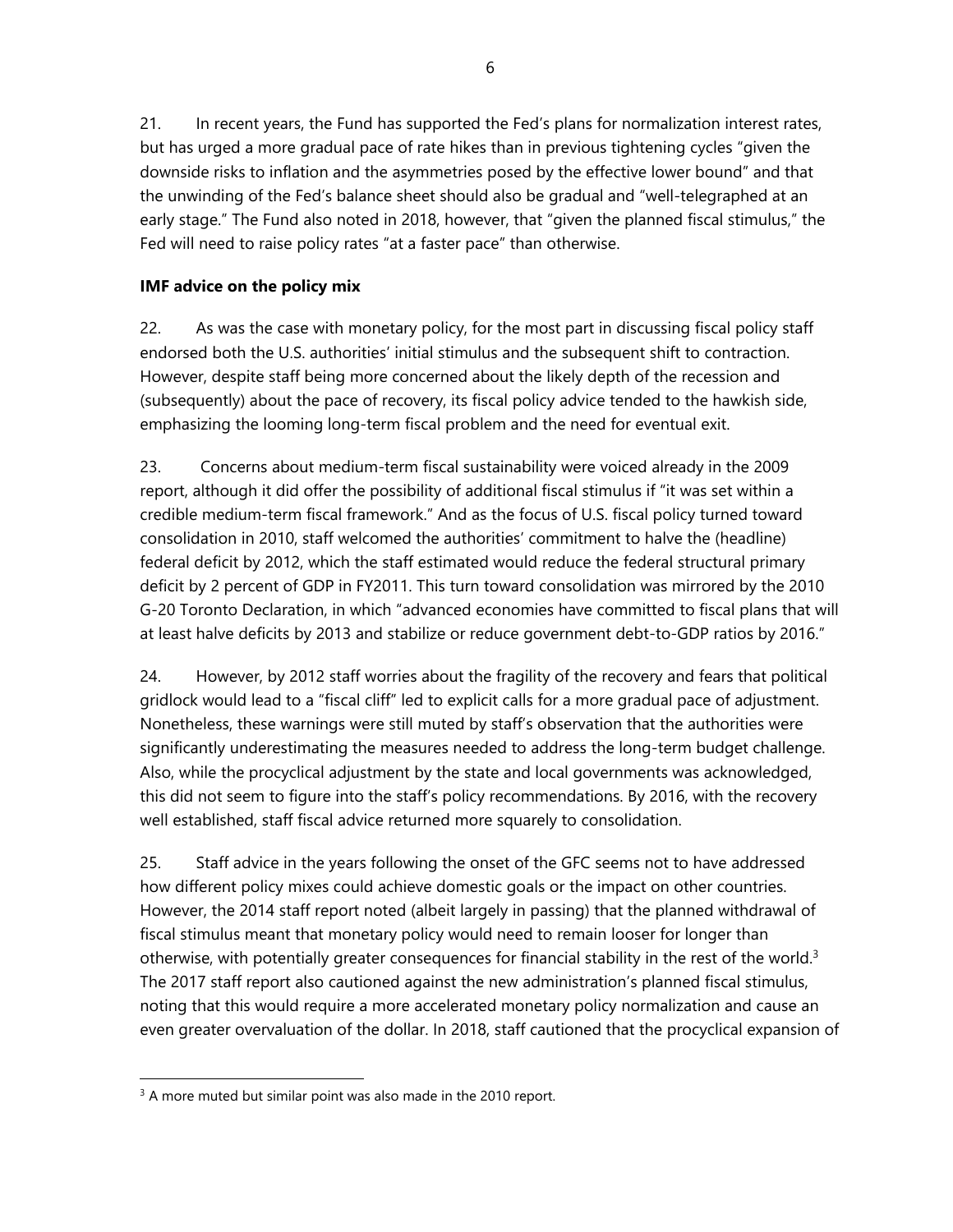the fiscal deficit could trigger inflation pressures, a faster-than-otherwise normalization of interest rates, and disruptive reversal of capital flows from emerging markets.

26. The implications of the significant reforms of financial sector regulation for the stance and impact of macroeconomic policies seemed to receive limited attention.<sup>4</sup> For example, staff in 2010 called for tighter bank capital requirements to address potential financial stability risks but provided little analysis of the potential effect this might have on the recovery. And staff reports tended to encourage full implementation of the 2010 Dodd-Frank reforms without considering their possible procyclicality.<sup>5</sup> Indeed, in 2015 staff analysis was presented that seemed to show that higher bank capital increased corporate investment.

# **B. United Kingdom**

## **Key policy developments**

l

27. The Bank of England (BoE)'s actions were somewhat similar to that of the Fed's: there were three rounds of QE between 2009 and 2012 and active use of forward guidance in 2013–14 (Dell'Ariccia, Rabanal, and Sandri, 2018). Unlike the Fed, however, the BoE undertook an additional round of QE in 2016 after the "Brexit" vote—the referendum in which the United Kingdom voted to leave the European Union—amid increased concerns about the short-term economic outlook. QE was mainly focused on purchases of long-term government securities, but the BoE also took a number of steps to support bank lending.

28. The BoE's first round of QE was launched in 2009 after a sharp cut in policy rates from 5.75 percent to 0.5 percent—which the BoE perceived as its effective lower bound—had failed to revive the U.K. economy from the effects of the GFC. QE1 was completed in January 2010, and a recovery—albeit a subdued one—ensued. In October 2011, QE2 was announced as the economic outlook was again threatened, this time by the intensification of the euro area crisis. QE2 was launched even though the inflation rate was 5 percent—above target due to increases in the value added tax (VAT) and energy prices. A third round of easing in July 2012 brought the cumulative size of QE purchases to about 35 percent of the outstanding stock of U.K. government bonds.

<sup>&</sup>lt;sup>4</sup> However, staff clearly recognized the possibility that U.S. interest rates had implications for financial stability, both domestically and abroad, which was highlighted in the 2015 staff report.

<sup>&</sup>lt;sup>5</sup> Concerns about the possibility that regulatory reforms would adversely affect economic growth attracted attention, particularly with the June 2010 publication by the Institute of International Finance of estimates suggesting that regulatory reforms could shave ½ percentage point from annual GDP growth among the G3. These estimates were countered by the Fund in Santos and Elliot (2012), who argued that the effects would be smaller since regulatory costs would be absorbed by cutting expenses and the effect of heightened financial stability on required returns.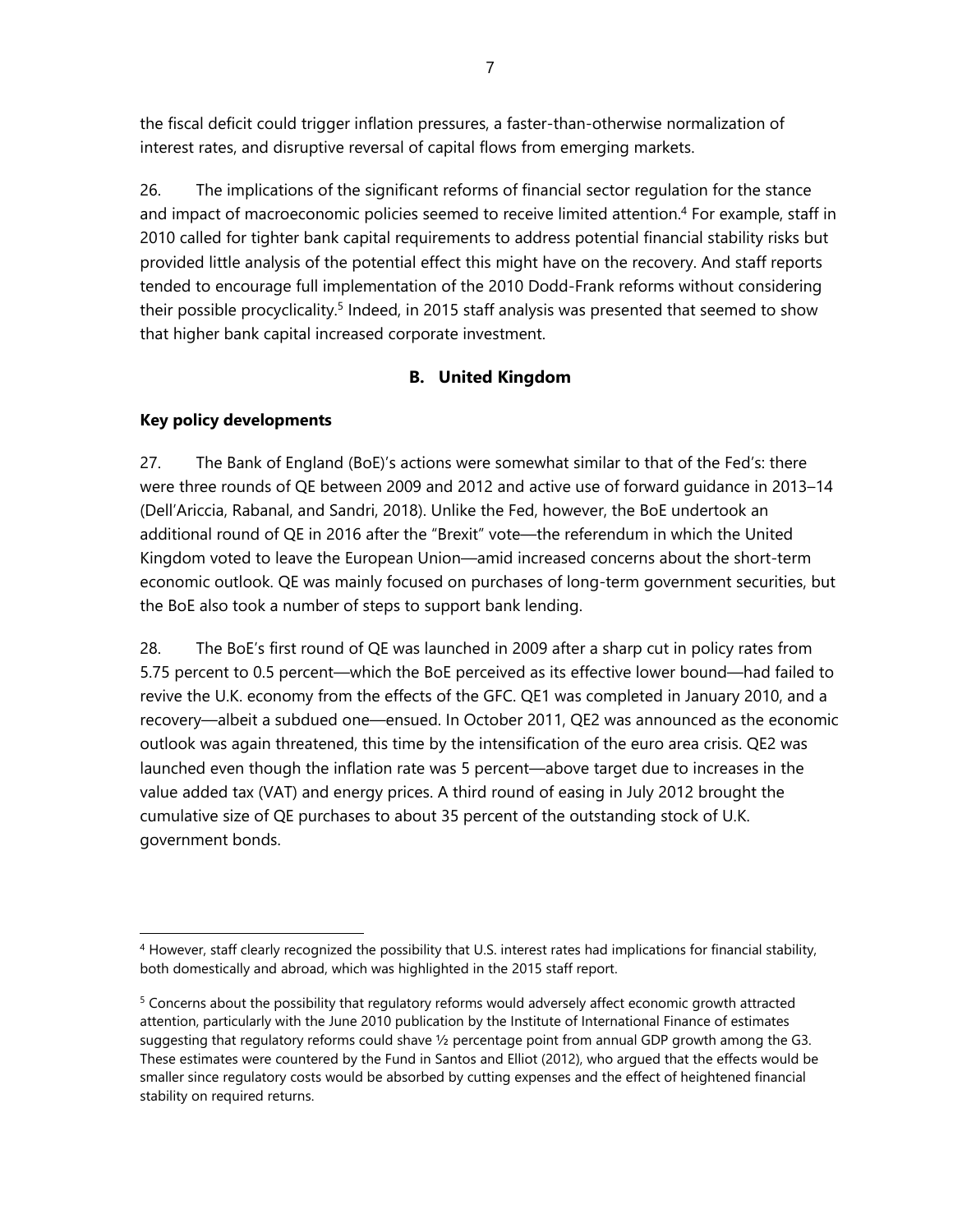8

29. The persistence of inflation above target created uncertainty about whether the BoE would raise rates despite weak economic growth. In August 2013, the BoE provided forward guidance that it would not raise rates or unwind asset purchases until unemployment declined below 7 percent, unless there was a big shift in inflation expectations or a significant threat to financial stability. In February 2014, as unemployment approached 7 percent, the BoE signaled that it nevertheless planned to keep rates low for a while. In August 2016, the BoE cut its policy rate from 0.5 percent to 0.25 percent and launched QE4 to sustain economic growth in the face of uncertainties generated by Brexit.

30. In addition to its QE programs, the BoE also launched several programs to support bank lending, the most notable of which was the Funding for Lending scheme in July 2012 and the Term Funding Scheme launched in August 2016, after the Brexit vote.

31. U.K. fiscal policy turned from stimulus relatively early in the crisis, reflecting at least in part a desire to restore the discipline over budget policies that was felt to have been lost earlier in the decade. The structural primary budget balance (general government basis) had moved from a surplus in 2000 to a deficit of 3 percent of potential GDP in 2007, and with the onset of the crisis, stimulus measures took the deficit to 7½ percent of GDP in 2009. Thereafter, fiscal policy turned toward "austerity" and exit. The 2010 budget speech committed to eliminating the structural current budget deficit within five years. Although progress toward this goal was affected by a sluggish recovery, the structural primary deficit moved steadily downward to reach a balanced position by 2017.

# **IMF monetary policy views and advice**

32. U.K. Article IV reports suggest that staff views were generally close to those of the BoE, a closer correspondence than in the cases of the other three central banks discussed in this paper. Interviews with both Fund staff and BoE officials confirmed that there were few differences of opinion. There were at times significantly different views within the BoE's Monetary Policy Committee (MPC) over this period. In such cases, Fund staff views ended up generally fairly close to the majority view on the MPC (which determined the actions taken by the BoE).

33. One striking example of the congruence of staff and BoE views was on the effective lower bound. The BoE, unlike central banks of other major advanced economies (AEs), never reduced the policy rate below 0.5 percent, believing that lower rates would have an adverse effect on the banking system. This policy was supported without much probing by the Fund staff, even after the divergence from practice elsewhere as other European central banks started moving to negative interest rates.<sup>6</sup> It is not clear whether the BoE policy was justified by features of the banking system that were not present elsewhere.

l

 $6$  An exception is the 2012 Article IV report as noted below.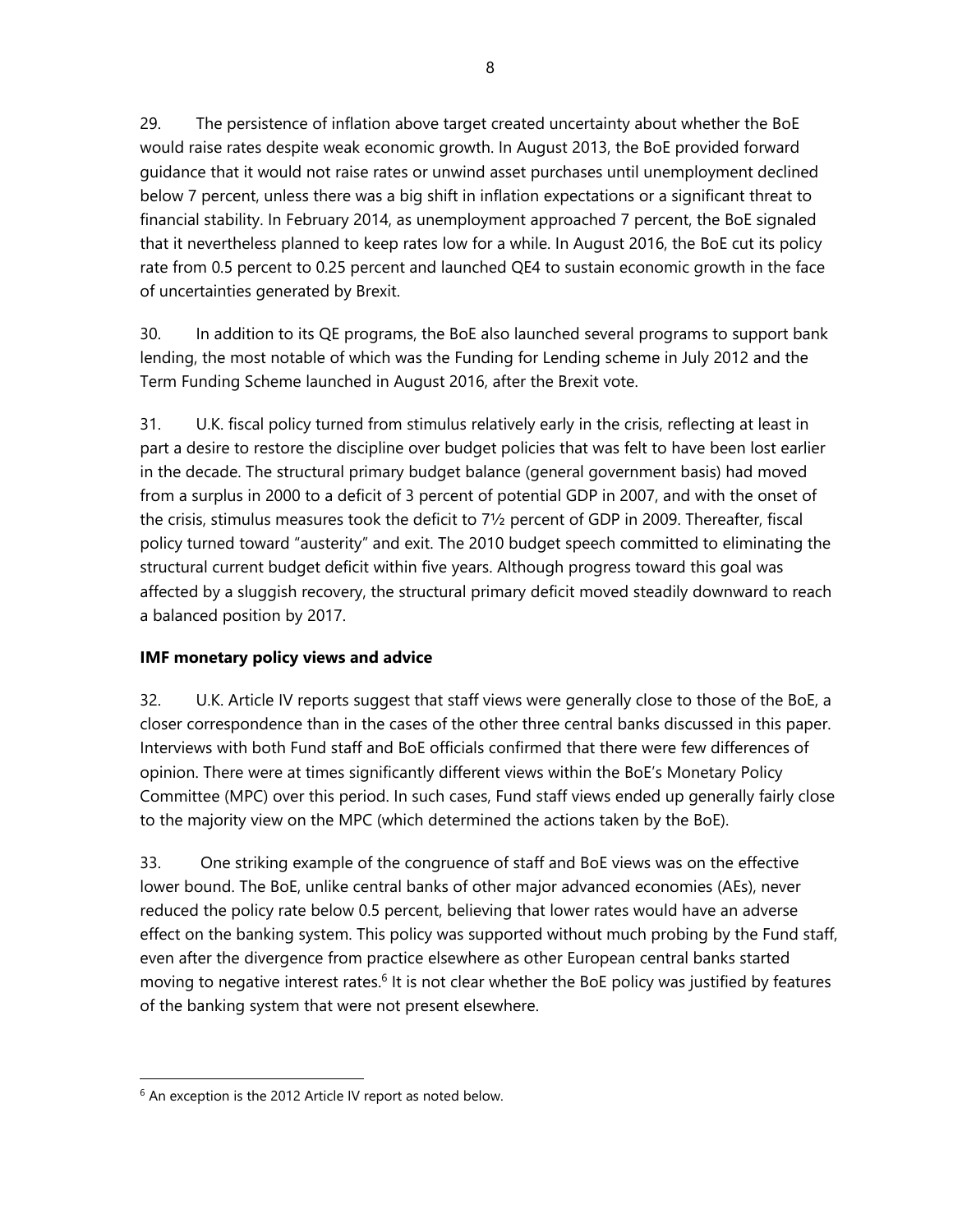9

34. Another general comment is that there was much less internal debate within the Fund, for instance at the weekly surveillance meetings, over the BoE's actions than over the Fed's. This may simply reflect the fact that the debates occurred when the Fed took its actions and were not repeated when the BoE followed a few months later, and that the Fed's actions may have been perceived as more critical to the overall global outlook.

35. Turning to the details, the 2009 Article IV report stated that the "Bank of England's strategy of aggressive monetary easing is appropriate." Fund staff made a case for expanding QE into private credit markets that were dysfunctional after the GFC. The BoE "noted that efforts in this direction were underway, but that setting up appropriate facilities took time." The following summer's report generally praised the BoE's "unprecedented monetary easing" and presented evidence that QE had been effective at reducing long-term yields and "bolstered the recovery." The report concluded that the current accommodative stance was "appropriate for now," but "the MPC will have to be nimble in responding to new developments." This view was similar to the BoE's November inflation report, which stressed uncertainty about inflation and stated that "the Committee stood ready to respond in either direction" to new developments. One MPC member favored less stimulus and another favored more, but the staff agreed with the stance of the MPC majority.

36. Toward the end of 2010, the U.K. economy had been growing at 4 percent for the two most recent quarters and inflation remained above target at 3 percent. How the BoE should respond was vigorously debated at the internal surveillance meeting in November. The consensus view at the end was that the BoE should begin a "tightening cycle if inflation and growth continue on the upside" but resume asset purchases should "downside risks materialize." As uncertainty about the growth and inflation outlook persisted over the coming months, the 2011 Article IV supported a mix of "relatively tight fiscal and relatively loose monetary policy" and concluded that the "overall tightness of policy remains appropriate." The staff's call for loose monetary policy was not uncontroversial at the time, given the spike in inflation and the fact that some MPC members were calling for interest rate hikes.

37. The 2012 Article IV report stands out as a dovish outlier, pushing the BoE for a more expansionary stance than the MPC was pursuing, and influencing BoE's decision to adopt credit easing measures. The mission raised concerns about hysteresis in unemployment and it questioned the 0.5 percent lower bound on the policy rate, citing the practices of other central banks. The BoE did not agree with these points, noting that the MPC opposed a rate cut, outlining its reservations about purchasing private sector assets, and arguing that there was little evidence of hysteresis effects. Nonetheless, the 2012 mission appears to have influenced the BoE's decision to introduce credit easing measures. During the mission, such measures were being debated within the BoE, and staff advocated for such measures in its concluding statement. In discussing the adoption of the FLS and the Extended Collateral Term Repo Facility (ECTR) in their July 2012 statement to the IMF Board on the U.K. Article IV staff report, the U.K.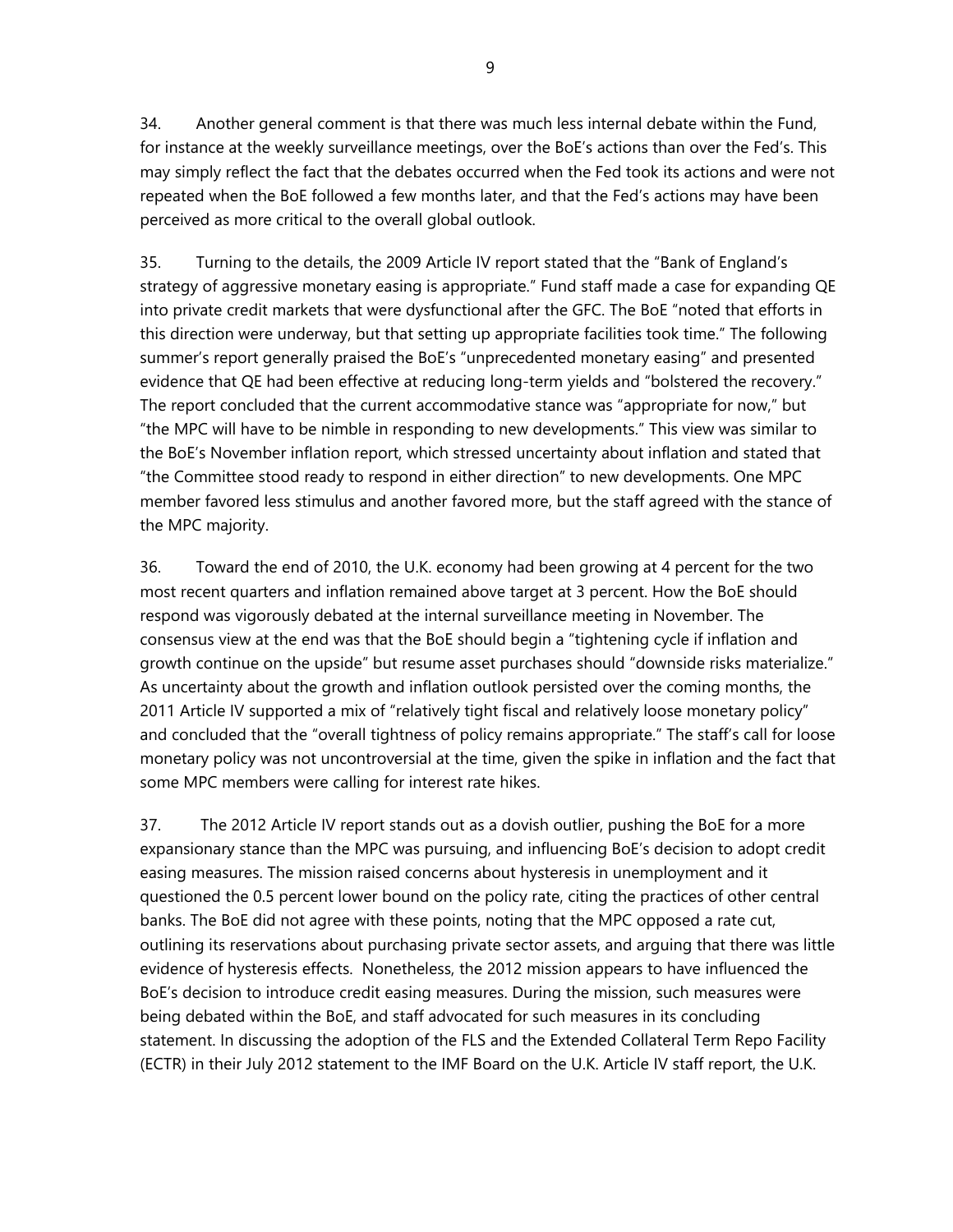Executive Director stated that "These schemes were in line with recommendations made during the Article IV mission."

38. In 2013, the report returned to a conservative tone on monetary policy, noting that "notwithstanding bold action, transmission of monetary policy has been weak" and therefore, it was important to "maintain accommodation, but temper expectations of effectiveness." The Article IV focused much more on policies to strengthen the banking system and on fiscal policy, which should be adjusted to reduce the "drag on growth" caused by consolidation. In interviews, Fund staff noted that it was felt that monetary policy could not do much more, so the staff focused its advice on fiscal policy. The Article IV report indicated that the turn to fiscal consolidation since 2010 had weighed on growth and recommended that the effects of the fiscal tightening envisaged in the budget be offset by bringing forward capital investments and taking other steps.7

39. By 2014, exit was in the air. The 2014 Article IV discussed the pros and cons of starting tightening by raising rates or by shrinking balance sheets, noting that the MPC thought that raising rates first was the better policy. The 2015 Article IV report called for monetary policy to remain loose and the 2016 Article IV also issued a dovish warning against tightening too quickly: "Monetary policy should stay on hold until inflationary pressures are clearer." As in the case of the Fed, the report noted that the risks of undershooting and overshooting the inflation target were asymmetric and that "some moderate overshooting of the 2 percent target may even be desirable." In 2017, despite a broadly closed output gap and above-target inflation, the Fund advocated only a gradual withdrawal of monetary stimulus, noting that an accommodative monetary policy remained essential to support domestic demand in the context of continued uncertainty about the shape and timing of "Brexit." It also called for a flexible response to developments and dropped references to overshooting on the inflation target.

# **IMF advice on the policy mix**

l

40. As in the case of the United States, the staff's fiscal policy advice to the United Kingdom turned quickly to exit. This was even apparent in 2008, when despite the weak data that required a supplement to the staff report, staff reiterated its view that the planned narrowing of the structural balance by 1 percent of GDP in 2009 and 2010 should be viewed as a minimum, in contrast to the authorities' position at that point that a more aggressive consolidation was unwarranted given the risks to the outlook.

41. But as the severity of the crisis became more apparent, the Fund's fiscal hawkishness diminished. In the 2009 staff report, the continued call for more ambitious efforts to contain the budget deficit was made conditional on signs that the recovery was better established. Beginning in 2010, staff endorsement of the authorities' plans for frontloaded fiscal consolidation was

 $7$  Earlier, in April 2013, chief economist Olivier Blanchard had characterized the austere U.K. fiscal policy as "playing with fire" (Blanchard, 2013).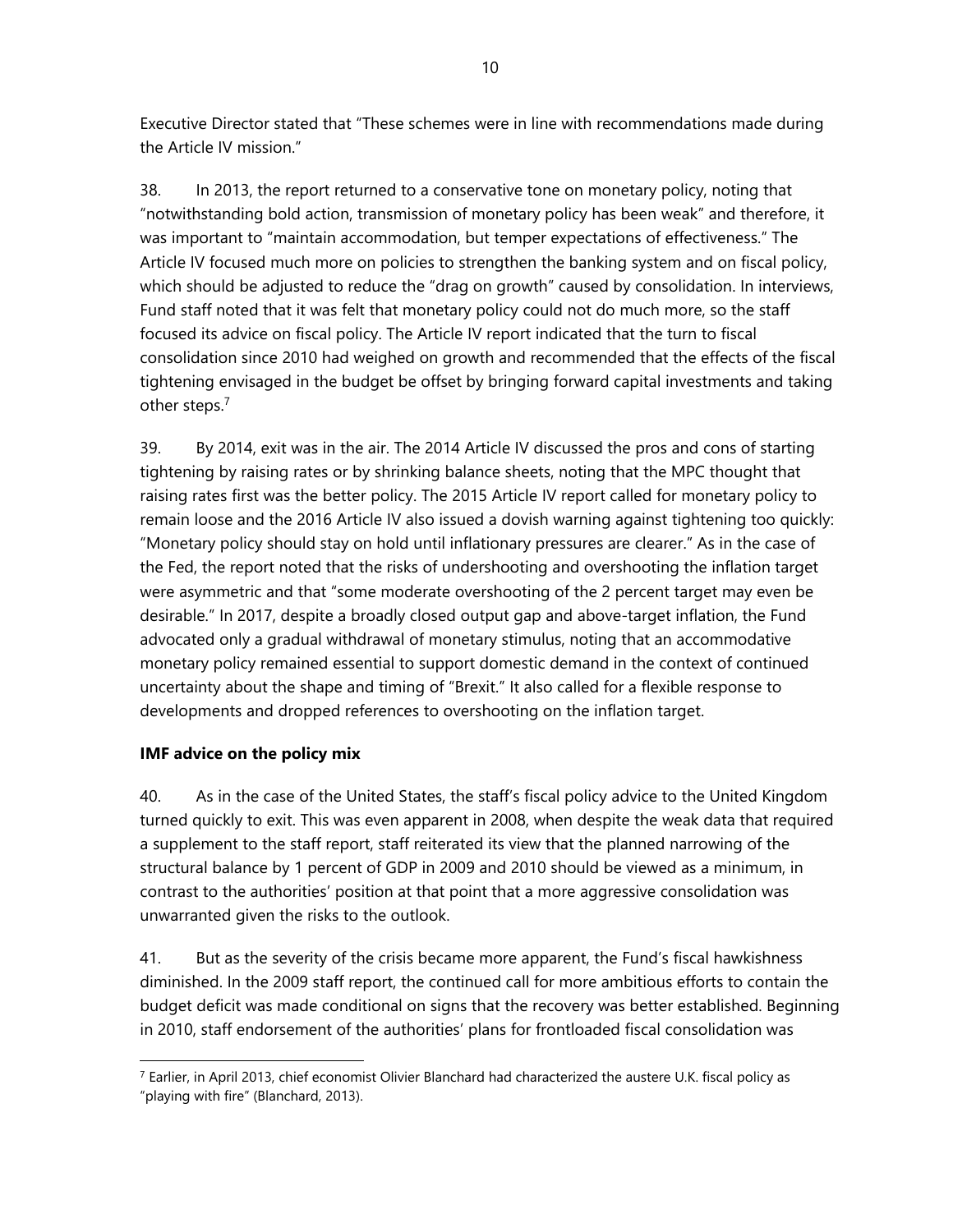coupled with an acknowledgement of the "austerity" debate, the recommendation that automatic stabilizers be allowed to operate freely, and a suggestion that temporary tax cuts be introduced if the downturn was prolonged. By 2012, with signs that the recovery had stalled, the possibility of additional fiscal support was given greater weight, and (as noted above) in 2013 the staff report, and the Fund's chief economist explicitly called for delaying consolidation, in contrast to the authorities, who viewed "any deviation from the announced plan for fiscal consolidation [as] too risky."

42. As the post-crisis period unfolded, the policy mix received increasing attention. While in 2009 staff's main worry was that the large fiscal deficit would undermine confidence in the BoE's inflation target, by 2010 staff argued that monetary accommodation would be important to offset the effects of the fiscal contraction. In 2011, staff explicitly asked whether a shift in the mix was warranted given weak growth, but concluded that "the answer is no." Even with the signs in 2012 that the recovery was falling short, monetary policy and credit easing measures were still viewed as the first line of defense. However, as noted above, by 2013 staff's confidence in the effectiveness of QE had diminished and concerns about growth had escalated to the point that staff finally turned toward a call for slowing the pace of consolidation.

43. By the time of the 2014 consultation the recovery appeared to have solidified, and so the thrust of the staff's fiscal policy advice returned to consolidation. In the 2015 staff report, the government's plans for a measured pace of budget consolidation was viewed as appropriate, albeit with scope to allow automatic stabilizers to operate if necessary and to improve its growth friendliness by reforming the tax and transfer systems. In 2016, staff encouraged a more gradual fiscal consolidation to avoid overburdening monetary policy, and while the 2017 report seemed to endorse the further postponement of a balanced budget, it seemed to tilt toward tighter fiscal policies, including to help avoid further undermining market confidence ahead of Brexit.

# **C. Euro Area**

# **Key policy developments**

44. Monetary policy actions in the euro area since 2008 can be considered in three phases (Dell'Ariccia, Rabanal, and Sandri, 2018). After cutting the policy rate to 1 percent, the European Central Bank's (ECB) in 2008–09 focused on liquidity support for the banking sector. Over 2010–12, the ECB's attention turned to addressing the euro area debt crisis, particularly by purchasing government bonds issued by the "crisis countries." Starting in 2013, with widening concerns about the weak recovery in the euro area, the ECB used forward guidance, introduced negative interest rates, and launched QE—a large-scale asset purchase program—to provide additional monetary support.

45. The initial response of the ECB to the global financial crisis was to counter the sharp decline in interbank trading, which was cutting off funding to nonfinancial corporations. Bank financing accounted for about 70 percent of external financing for euro area firms, whereas U.S.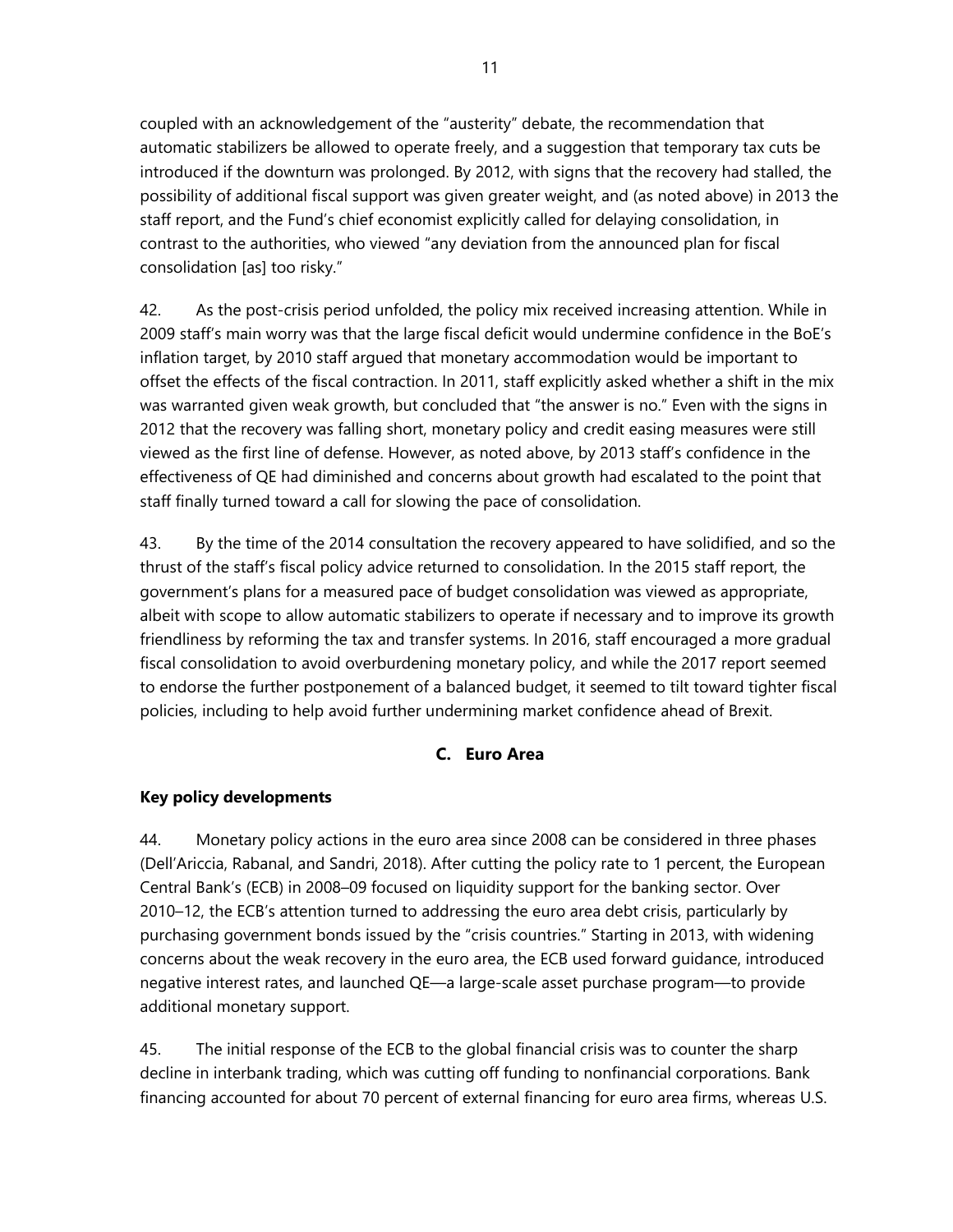firms relied on market-based sources for about 80 percent of their external financing. These actions took the form of Longer-Term Refinancing Operations (LTROs), U.S. dollar swap lines with the Fed, expansion in the acceptable collateral for refinancing operations, and a Covered Bond Purchase Program.

46. In 2010, as Greece, Ireland, and Portugal slipped into crisis, the ECB scrambled to contain severe strains in government securities markets across the euro area by purchasing debt issued by these countries, and later Italian and Spanish debt as well, under its Securities Markets Program (SMP). The bonds were purchased in the secondary market to avoid contravening the rule against monetary financing of governments by the ECB (Article 123 of the Treaty on the Functioning of the European Union). As concerns about the break-up of the euro area mounted in 2012, ECB President Draghi stated on July 26, 2012 that "the ECB is ready to do whatever it takes to preserve the euro" and followed up by announcing its Outright Monetary Transactions (OMT) program.

47. In the first half of 2011, still in the midst of the euro area crisis, the ECB had decided to raise policy interest rates on the grounds that the broader euro area outlook justified some tightening of conditions. However, from 2013, the ECB took a further set of accommodative steps to try to revive growth and meet inflation goals. In July 2013, the ECB used forward guidance, stating that it expected policy interest rates "to remain at present or lower levels for an extended period of time." It introduced negative interest rates on its deposit facility in June 2014, as well as targeted LTROs "to ease private sector credit conditions and stimulate bank lending to the real economy." In September 2014, the ECB launched its Asset Purchase Program (APP) under which it has since purchased assets that bring the size of its QE program to nearly 25 percent of euro area GDP. In March 2016, the ECB introduced a second round of Long-Term Refinancing Operations (LTRO-II).

48. The euro area's fiscal policy stance also exhibited distinct phases during the past decade. At the onset of the crisis significant stimulus was injected; the Fund's estimate of the general government structural primary balance for the AEs in the euro area moved from a small surplus in 2007 to a deficit of 2½ percent in 2009 and 2010, with the so-called "core" members providing the lion's share of the stimulus given their relatively strong starting points.<sup>8</sup> Fiscal policies then turned sharply contractionary, including in response to the 2011 reforms to the Stability and Growth Pact (SGP), which stiffened penalties for breaching euro area deficit and debt limits. As a consequence, the structural primary balance of the euro area AEs moved to a surplus of 1 percent of potential GDP by 2013, reflecting adjustments in both the core and periphery. Subsequently, the average stance of fiscal policy remained broadly neutral, even as the emphasis

<sup>&</sup>lt;sup>8</sup> Indeed, a number of the "periphery" euro area countries (notably Greece, Ireland, and Spain) made sizable cuts in their primary structural fiscal deficits during this period, in the face of financial crises and sharp withdrawals of market access for their sovereign debt.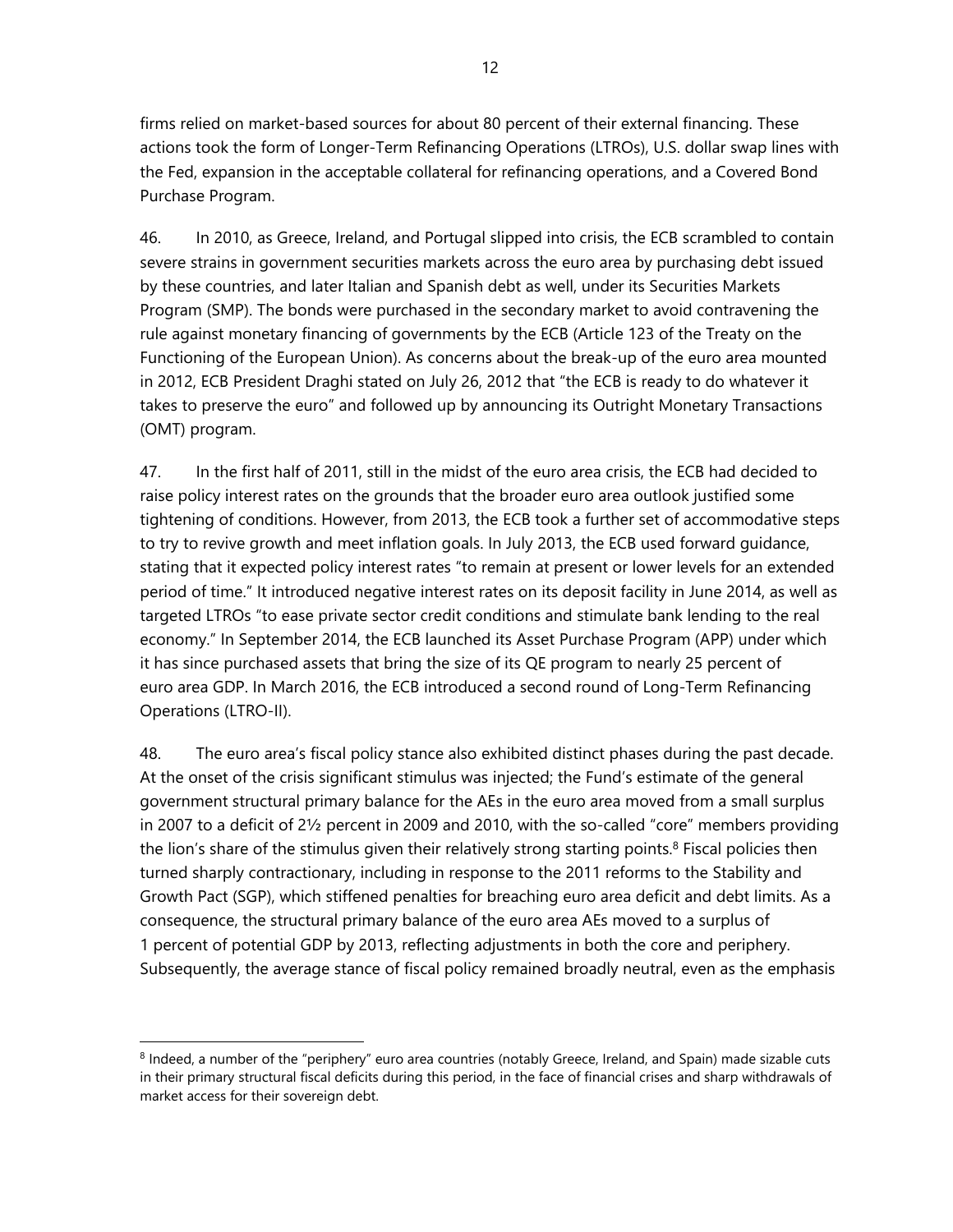turned toward addressing structural impediments to growth, including with the introduction of the Investment Plan for Europe.

## **IMF monetary policy views and advice9**

49. Two features of the euro area case mark it as different from the U.S. and U.K. cases. First, as noted earlier, in the case of the United Kingdom, the Fund staff was generally aligned to the majority view on the BoE's Monetary Policy Committee, rather than with any of the dissenters. In the euro area, the IMF was faced with a wide divergence of views on the need for monetary stimulus among member central banks and the ECB's Governing Council. In this case, the Fund generally came down on the side of those advocating greater stimulus, even though this was not the consensus view at the ECB for several years.

50. Second, and relatedly, Fund staff had more impact at the ECB than at the other central banks discussed in this paper. Both Fund staff and senior ECB officials stated in interviews that the dialogue with the Fund on both the broad stance of policies and the operational details played a significant role in influencing the ECB as it eventually moved towards unconventional monetary easing. The Fund's influence shows through in the 2014 Article IV, which praised ECB actions over the previous year and stated that they were "fully in line with staff recommendations" in the Fund's 2013 report.

51. In some respects, IMF engagement with ECB policymakers has been more extensive than with other major economy central banks. Internal staff documents provide evidence of deeper engagement, for example in staff memos in 2014 discussing how to forge a consensus among various national authorities within the euro area for a push for additional QE. The staff also appears to have engaged with the ECB substantively outside the Article IV consultations and formal staff visits, benefitting from a long-serving mission chief who was well known and respected by the authorities.10

52. The decade under study can be divided into three sub-periods:

- 2008–11, when staff and ECB views were similar. Notably, the Fund did not raise any questions about the ECB's two interest rate increases in 2011, which were criticized by many outside observers;
- 2012–14, when the Fund pushed the ECB for more aggressive easing and new initiatives on unconventional policies. During this period, staff were more worried than most on the ECB Governing Council about deficient demand and deflation risk, and differences

<sup>&</sup>lt;sup>9</sup> This discussion does not cover the IMF's advice on addressing the euro area debt crisis and the role of the ECB. See IEO (2016) for an evaluation of this issue.

 $10$  Two examples are: (i) the high-level workshop (in conjunction with RES) at the ECB on deflation risks in 2014 and (ii) a workshop on QE (with the Fed, Bank of Japan, and Bank of England) at the ECB in 2015.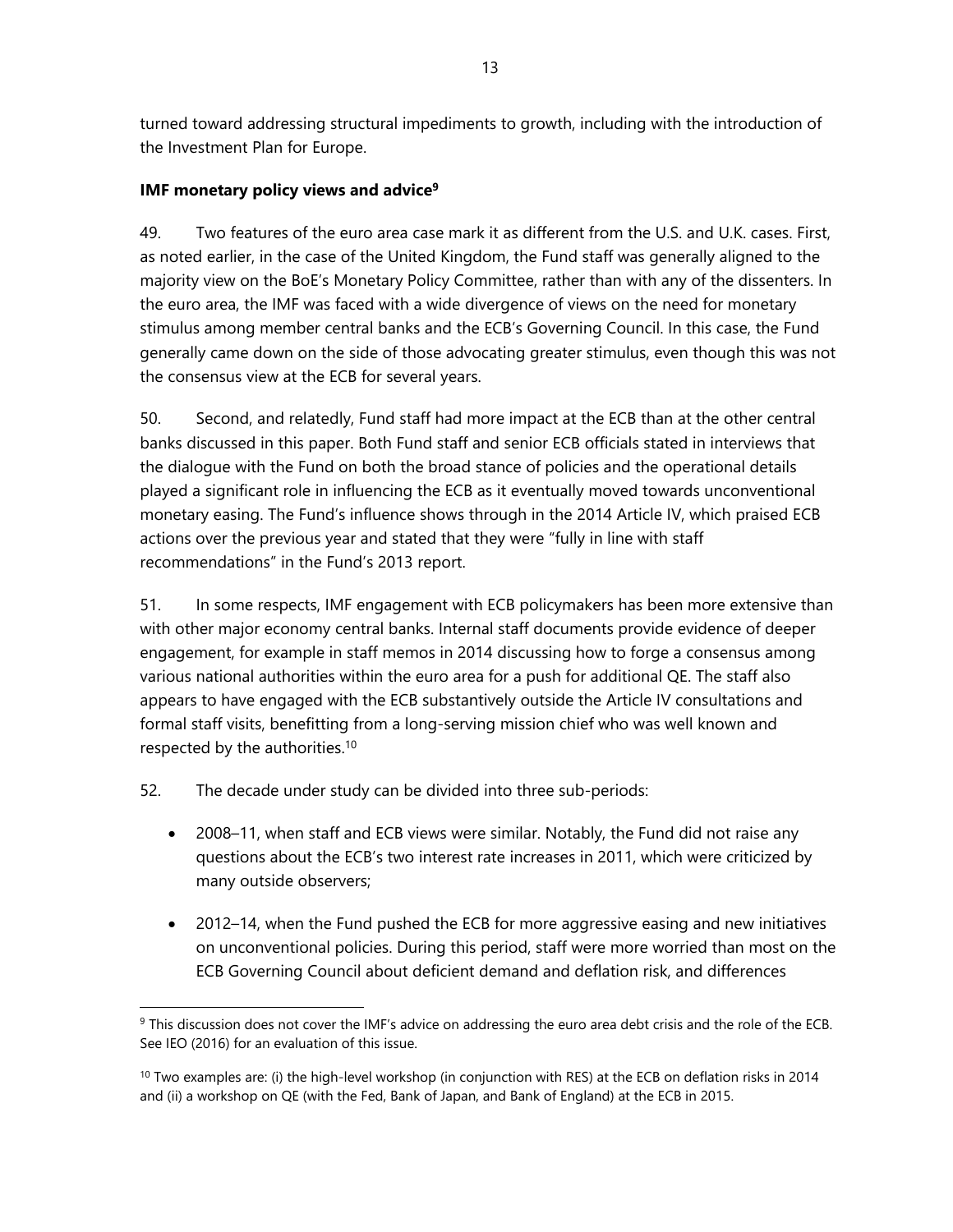between the Fund and the prevailing views at the ECB were clear despite diplomatic efforts on both sides to minimize the perceptions of conflict. During this period, staff not only pushed for a broadly expansionary policy stance but also took positions on the details of many policies, e.g., exactly what variations of QE and LTROs would be helpful to provide increased monetary support. The 2014 Article IV is especially noteworthy in this regard in its detailed comments on a range of current policies and extensive suggestions for additional policies; and

 2015–16, when staff and ECB views were again in line, after the ECB had implemented several additional expansionary policies.

53. Starting in 2009, the Fund agreed with the wisdom of the ECB's "accommodative stance" (a 1 percent policy rate) and the need to sustain it. At the margin, the staff emphasized the possibility that more easing would be needed while the ECB emphasized the need to prepare for exit. This difference was consistent with the staff's view that deflation was a somewhat greater risk than perceived by the ECB. Internal documents reveal disagreements within the Fund staff. During the review process, RES pushed strongly for a more dovish position, criticizing the ECB for not reducing the policy rate below 1 percent. Internal documents also suggest that the Fund pushed the ECB harder in private than in public for expansionary policy, but with limited success.

54. As the euro area debt crisis took center stage in 2010, staff as well as European officials focused on the need for policies to address the crisis, but the priorities were fiscal sustainability, structural reform, banking reform, and strengthening the EU institutional framework. The Fund strongly supported the efforts to contain financial spillovers by introducing firewalls, including the SMP and OMT.<sup>11</sup> Neither the Fund nor the euro area authorities emphasized monetary expansion. There was agreement that unconventional policies had been helpful in addressing liquidity problems but were "also distorting market mechanisms and reducing incentives for weak banks to restructure." The Fund lauded the ECB as "an anchor of stability throughout the crisis."

55. In 2011, the Fund and ECB were broadly in agreement on the need for "gradual withdrawal of monetary stimulus" while continuing unconventional liquidity policies for some time. The Fund put considerable emphasis on rising inflation. Notably, Fund staff did not raise any questions in internal or published documents about the ECB's interest rate increases of March and June 2011. Other observers consider these actions to be a mistake and criticized them when they were taken in 2011.<sup>12</sup> As in the case of the Fed, the Fund continued to debate the

<sup>11</sup> Fund staff also stressed the importance of making OMT purchases on a *pari passu* basis with market holdings, unlike in the case of the SMP.

 $12$  Critics included political leaders, labor leaders, and commentators in leading newspapers including the Wall Street Journal, The Economist, and The Guardian.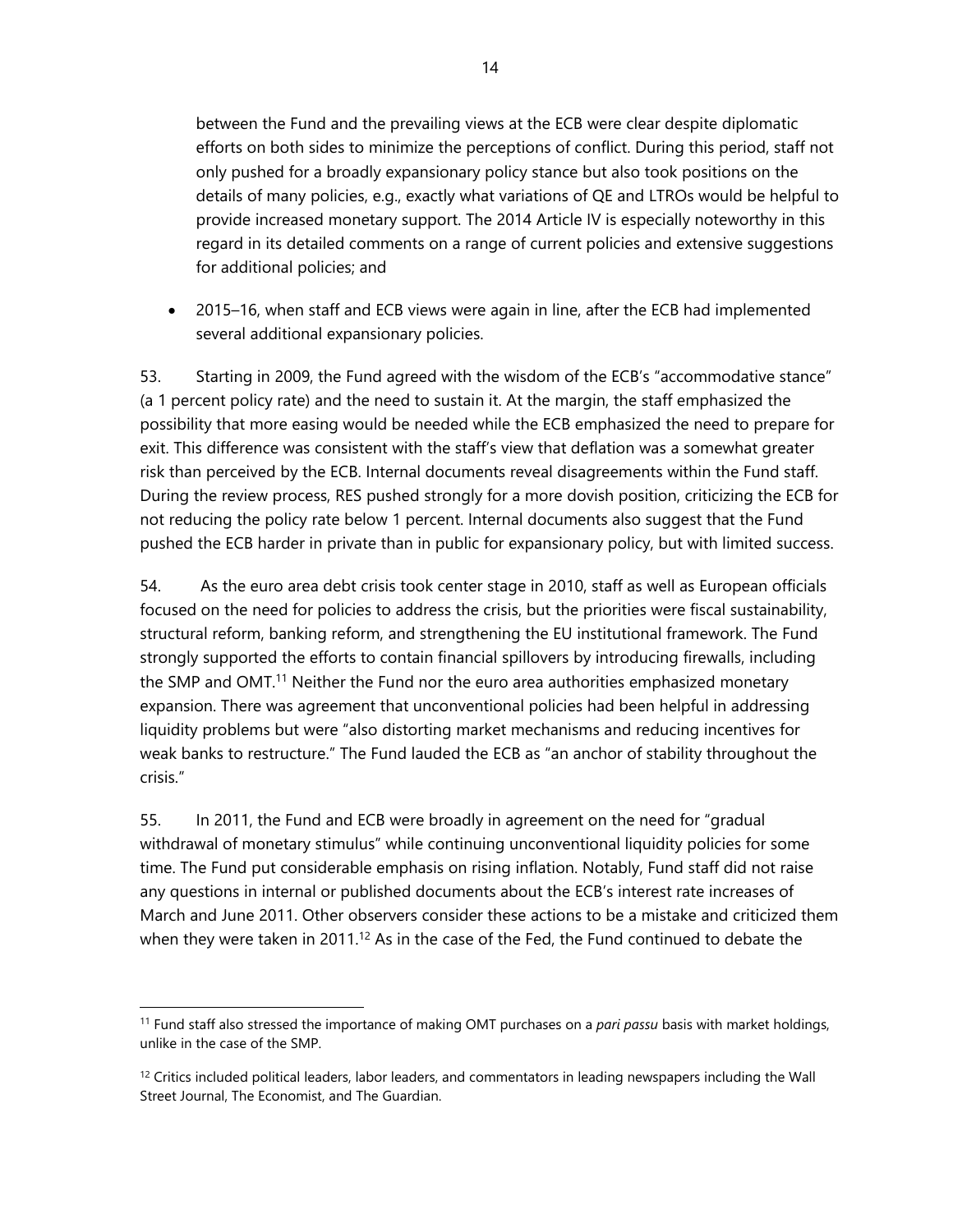merits and effectiveness of the ECB's policy actions at the weekly surveillance meetings, but the ECB's rate hikes do not appear to have generated any discussion in this forum.

56. With the economic outlook worsening over the latter part of 2011—which some observers attributed in part to the ECB's rate hikes earlier in the year—the Fund turned to the view that the ECB should not just reverse the rate hikes but move even more aggressively and introduce QE. At a surveillance meeting on January 2, 2012, European Department (EUR) staff laid out a detailed case for QE in the range of €0.5–1 trillion, which would "match similar U.S. and U.K. efforts." EUR noted that "QE should aim at broad monetary easing as opposed to interventions aimed at correcting market failures in specific markets" and that sovereign bonds should be the "main target for ECB purchases."

57. By the time of the 2012 Article IV, there was a clear divergence of views in public, with the Fund worried about high unemployment and the risk of deflation, while the ECB emphasized "somewhat elevated risks of inflation." The Fund approved of the ECB's LTRO programs but stressed that the current program may not be sufficient, and that collateral requirements would need to be liberalized to support banks in the periphery. The divergence of views continued to sharpen, with the Fund suggesting in the 2013 Article IV that the ECB consider negative interest rates, expand LTROs, and adopt other unconventional policies such as QE.<sup>13</sup> There was special emphasis on LTROs with lower collateral haircuts targeted at financing of small and mediumsized enterprises (SMEs). In contrast, the ECB had doubts about expansionary policies: it felt the effectiveness of the policies may be limited, they may "blunt incentives for reforms," and structural policies were more important than demand management. These policy differences reflected the staff's view that risks to growth and inflation were "tilted to the downside," whereas the euro authorities' response argued that the inflation risks were balanced.

58. From mid–2013 onwards, the ECB moved in the direction that the Fund, as well as many others, had been advocating. The ECB introduced forward guidance in July 2013, moved to negative interest rates in June 2014 and announced targeted LTROs to help the flow of credit. The Fund approved these actions, noting that they were consistent with the Fund's recommendations from previous years (the 2013 staff report had explicitly called for negative deposit rates). The Fund still asked for more easing to ward off deflationary risks—blogs penned by senior EUR staff emphasized the dangers from ultra-low inflation or "lowflation"<sup>14</sup>—but the official euro area response to the 2014 Article IV stated that the ECB had already "forcefully responded" to low inflation and expressed optimism that its actions would return inflation close to 2 percent. In September 2014, the ECB launched its Asset Purchase Program, and the Article IV reports in subsequent years have been marked by broad agreement between the views of the

 $13$  Subsequently, in the 2016 Article IV report, the Fund worried about the effects of negative interest rates on bank profitability, while the ECB suggested reasons not to worry. An Annex to the Article IV analyzes the danger from negative rates, reflecting the analysis in a Fund working paper by Jobst and Lin (2016).

<sup>&</sup>lt;sup>14</sup> See Moghadam, Teja, and Berkmen (2014).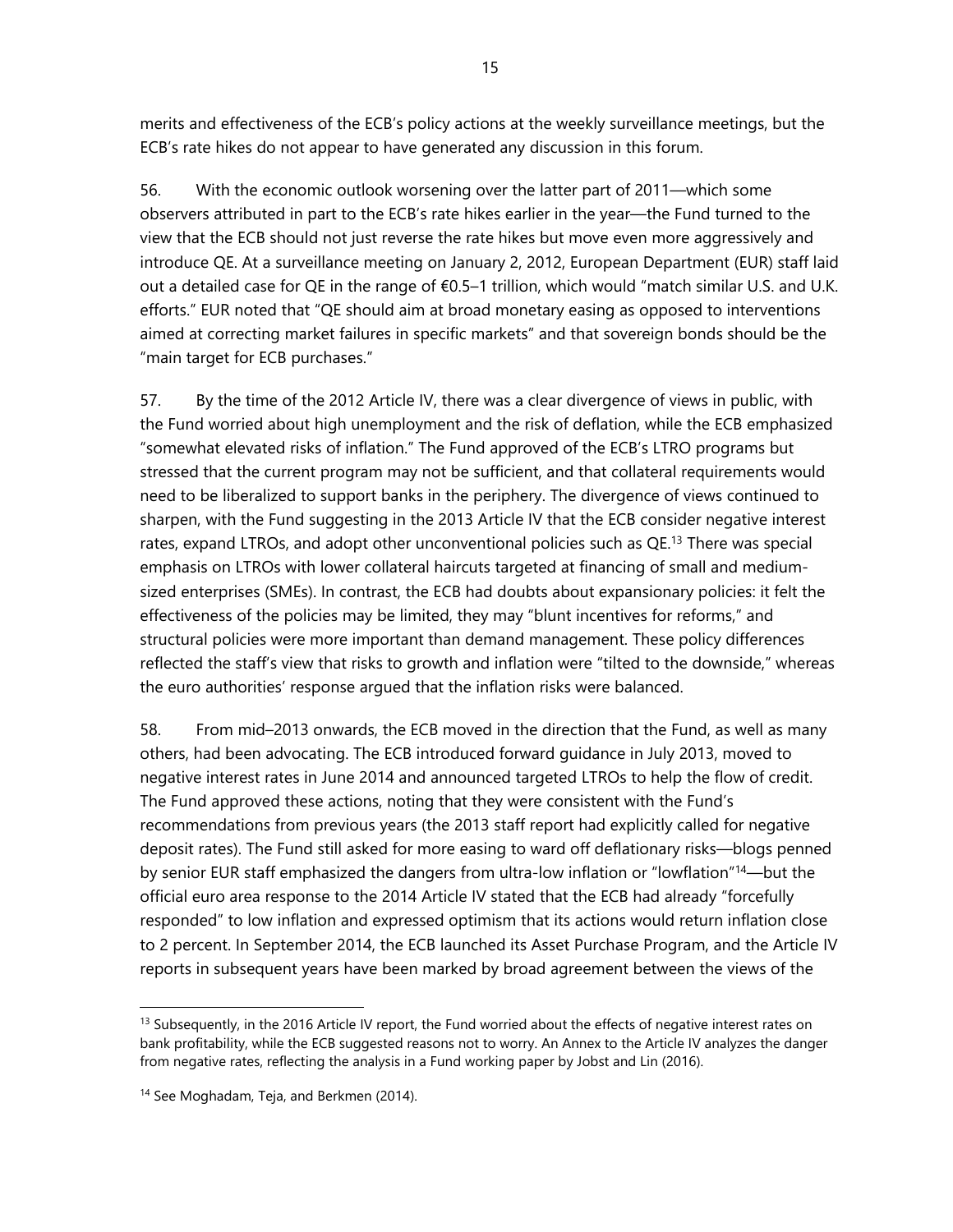Fund and those of the authorities. In 2017, the Fund characterized monetary policy as "appropriately accommodative" and ECB "stressed its commitment to continued monetary accommodation." In the summer of 2018, the Fund's Article IV supported the "ECB's commitment to keep policy rates at their current, extraordinarily low levels at least through next summer."

# **IMF advice on the policy mix15**

l

59. In 2008 and 2009, staff was very supportive of the initial fiscal stimulus within the "core" members of the euro area, and even cautioned in 2009 against a premature shift toward consolidation.16 Nonetheless, this advice was given with due regard to the constraints implied by euro area fiscal frameworks, recognizing that the fiscal response would need to be tailored to country circumstances and be placed within the context of medium-term consolidation plans supported by the SGP.

60. By 2010, staff's fiscal policy line for the euro area as a whole shifted squarely to consolidation, and remained so until 2013, despite quite significant shifts in the characterization of the recovery. For example, in 2010, although the euro area was characterized as facing "a severe crisis," staff called for a strengthening of fiscal adjustment plans; in 2011 the recovery was termed "resilient" and staff encouraged continued adjustment; and in 2012 the crisis was viewed as being in "an acute stage" but still the encouragement was for consolidation to continue. At least in part, this call seemed to reflect the fact that the zone was facing periodic and severe crises in confidence in the sovereign debt of many of its members, and (as noted above) that Fund staff felt there was more that the ECB could and should do to restore growth and deal with the breakdown in the credit channel.

61. By 2013, however, the fiscal line began to soften in response to signs that growth recovery was anemic. That year, although there was no explicit call for ease, staff emphasized that policies were highly procyclical and that "fiscal adjustment should be paced to avoid an excessive drag on growth." In 2014, staff endorsed the neutral stance of euro area policies, and in 2015 suggested the greater use of "fiscal space available within the SGP" to stimulate. And in both 2016 and 2017, a broadly neutral fiscal stance was endorsed.<sup>17</sup>

62. The early (at least in hindsight) shift in staff advice toward consolidation raises the obvious question about its appropriateness from a cyclical perspective. This tension seems not to have been acknowledged or explained explicitly in staff reports (as it was in in the case of the

<sup>&</sup>lt;sup>15</sup> This discussion does not cover the IMF's advice on addressing the euro area debt crisis and the role of the ECB. See IEO (2016) for an evaluation of this issue.

<sup>&</sup>lt;sup>16</sup> Of course, the Fund's view was markedly different for the crisis-hit countries in the zone, which were encouraged to implement significant austerity programs.

<sup>&</sup>lt;sup>17</sup> The 2015 staff report did not identify which countries had fiscal space, but the Selected Issues paper for the 2016 staff report presented simulations of fiscal stimulus and identified Austria, Belgium, Germany, and the Netherlands as the countries with room to loosen their fiscal stances.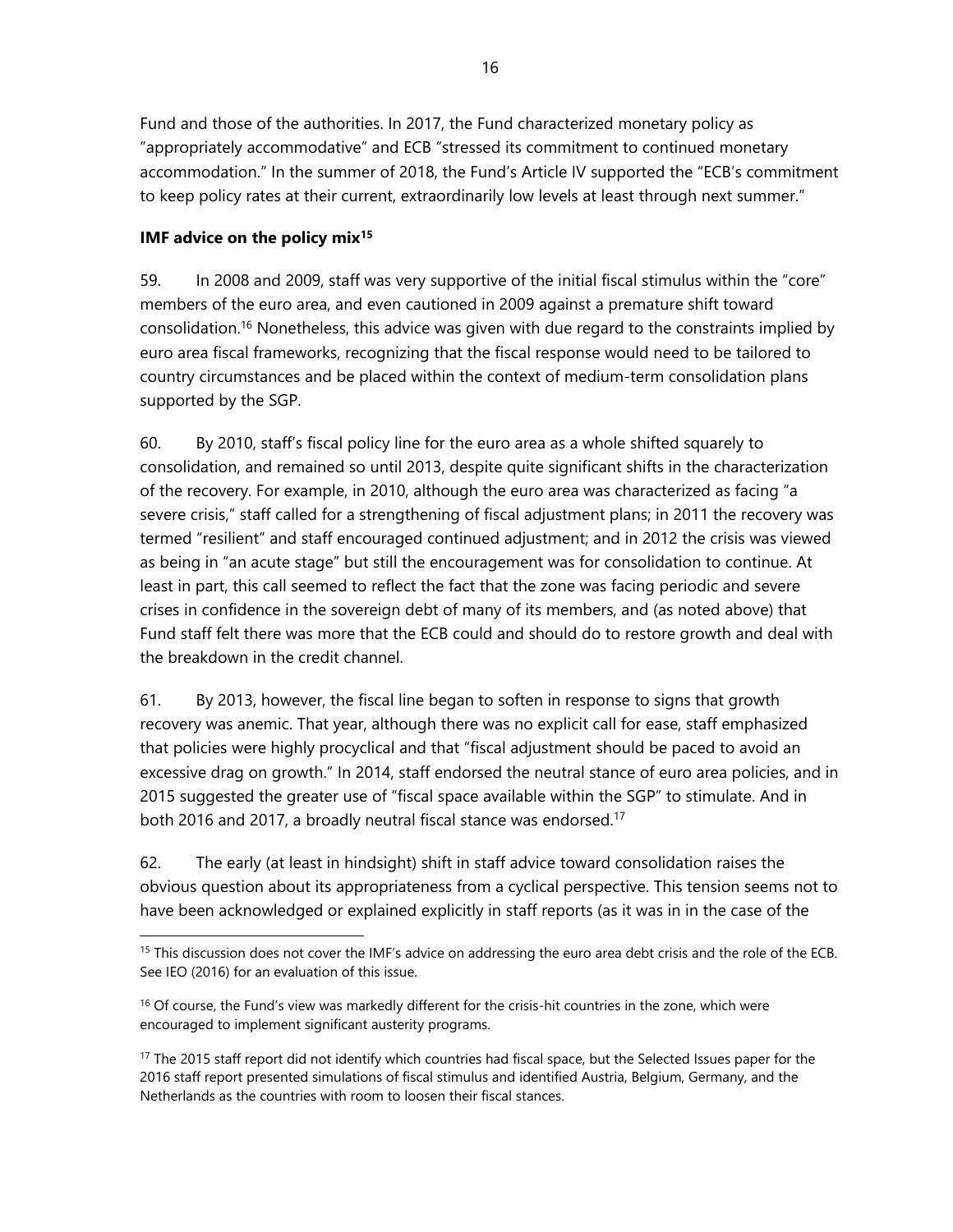2011 U.K. consultation), except in the references to inability of euro area periphery countries to fund deficits without overreliance on bank financing. What does seem clear is that staff teams gave considerable deference to SGP requirements and did not feel it appropriate to contradict the authorities' strong view that adherence was essential for maintaining political cohesion within the zone.

63. Overall, despite the significant shifts over the past ten years, staff's fiscal policy line for the euro area seemed to have been largely consistent with the authorities' own plans. No obvious deviations were evident from the staff reports or the Board statements by the Executive Directors representing the euro area, with perhaps one exception—the seeming call for additional fiscal stimulus in 2015 did not appear to be consistent with the authorities' own preference for an unchanged fiscal stance.

64. Moreover, as noted by Brad Setser (2016), staff's fiscal advice for the zone as a whole has at times been inconsistent with the sum of the advice given to its individual members. Notably, in 2016 the staff report for the euro area called for a relatively neutral fiscal stance in the zone as a whole in 2017. But the sum of advice given to its constituent members appeared to imply a net fiscal contraction (reflecting calls for expansion in the Netherlands and Germany—in the latter case modest—and consolidations in France, Italy, and Spain to stay, in each country individually, within EU budget rules).

65. At the same time, and as in the U.S. and U.K. cases, staff reports typically did not explicitly analyze the monetary and fiscal policy mix. Perhaps most notably, it was not clear how the procyclical withdrawal of fiscal stimulus in the period to 2012 should have figured into the ECB's policy settings, or whether it helped prompt the call for further interest rate cuts or the move to UMP. And while staff appeared to recognize the increasing impotence of the monetary transmission channel, its focus was on steps to repair balance sheets, extending asset purchases, or budget-neutral reforms to improve the growth friendliness of fiscal policies, rather than questioning the strictures of the SGP.

# **D. Japan**

# **Key policy developments**

 $\overline{a}$ 

66. At the start of the GFC in 2008, Japan already had considerable experience with deflationary concerns since the 1990s and had already introduced unconventional monetary policies.18 However, although the Bank of Japan (BoJ) quickly cut policy interest rates to

<sup>&</sup>lt;sup>18</sup> The BOJ had lowered interest rates significantly during the 1990s, but with limited success in resisting deflationary pressures. This led in 1999 to the announcement of a zero-interest rate policy (ZIRP), which was coupled with a form of "forward guidance" that involved a commitment to maintain rates at zero until above-zero inflation was durably established (Ito and Mishkin, 2004). After a premature tightening of policy, the BOJ again returned to its ZIRP policy in 2001 and began to introduce quantitative easing, in the form of scheduled and large-scale purchases of government bonds.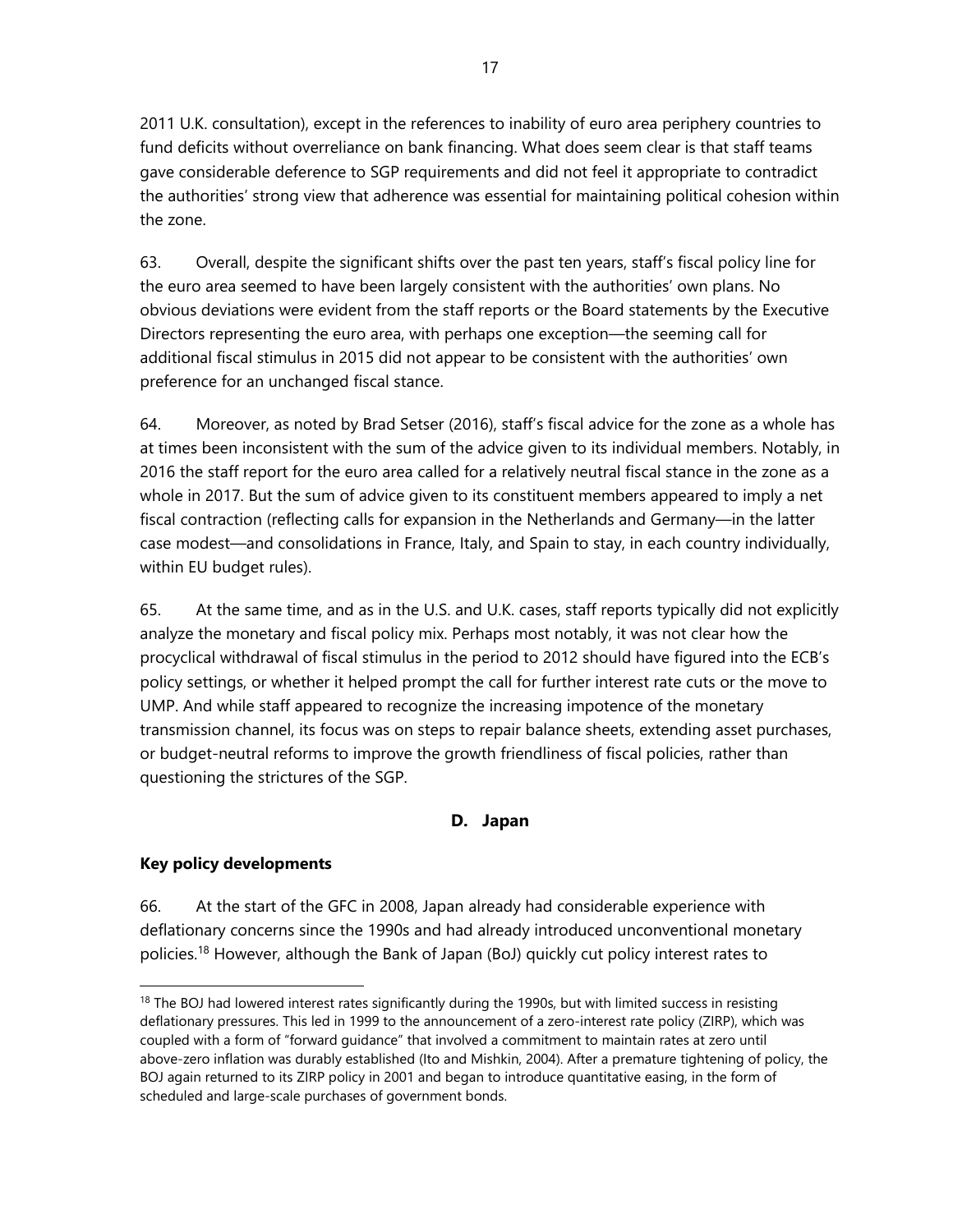0.1 percent and took steps to provide liquidity to the banking sector, these steps did not prove enough to bring about a recovery. Dell'Ariccia, Rabanal, and Sandri (2018) characterize the monetary response between 2010 and 2012 as "relatively weak, involving forward guidance announcements … supported by limited asset purchases." In February 2012, the BoJ stated it would not raise rates and would use asset purchases until inflation was expected to reach a "1 percent goal" but only insofar as financial stability was not jeopardized.

67. The response became much stronger after the election of Prime Minister Abe in late–2012 and the launch of "Abenomics." In particular, in early 2013, the new Prime Minister announced a comprehensive economic program to revive Japan's economy and combat deflation—the three "arrows" were a more aggressive easing, fiscal stimulus, and structural reforms. The BoJ adopted a 2 percent inflation target and launched large "quantitative and qualitative easing" (QQE) programs in 2013 and 2014, generally referred to as QQE1 and QQE2. To continue to counter risks of a deflationary mindset, BoJ announced further steps in 2016, including negative interest rates on a portion of central bank reserves, a yield-curve control framework to bring long-term bond yields down close to zero, and an inflation-overshooting commitment to keep expanding the monetary base until the year-on-year rate of increase in the observed CPI exceeded 2 percent and stayed above the target in a stable manner.

68. Japan's initial fiscal stimulus in response to the GFC was large, taking the primary structural deficit (general government basis) from 2¼ percent of potential GDP in 2007 to 7 percent in 2010. The structural deficit remained close to this level during 2010–13, despite the new Abe administration's introduction of new government spending measures in 2013 (as part of its "three-arrows" strategy). The fiscal stance then turned sharply contractionary in 2014 and 2015, with the structural primary deficit dropping almost 3 percentage points of GDP in those two years, partly owing to the hike in the consumption tax from 5 percent to 8 percent in April 2014. Although the government announced in early 2015 its commitment to achieving a primary fiscal balance by FY 2020, a slowdown in growth caused the government to move to a broadly neutral fiscal stance during 2016–18, including by postponing the planned 2015 hike in the consumption tax until 2017, and then again to 2019.

#### **IMF monetary policy views and advice**

69. Among the four cases, this is the one in which the Fund staff were most consistently critical and prescriptive—far from a cheerleader role, except in the early years of Abenomics. The BoJ pushed back against the criticism, expressed in the BoJ views summarized in the Article IV reports and corroborated in interviews with former officials.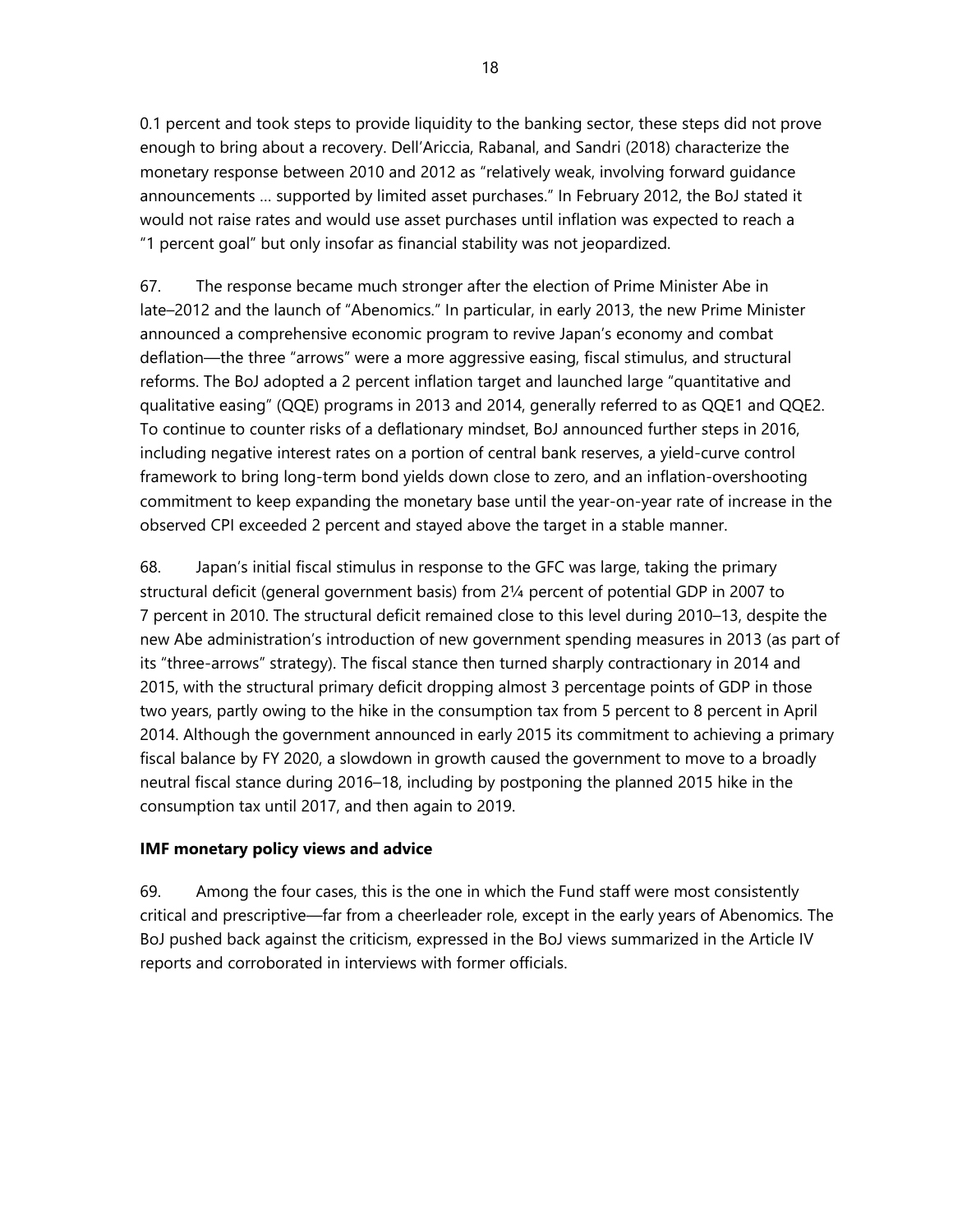70. Over 2010–12, building on messages and analysis of unconventional monetary policies in Japan going back to the late 1990s, Fund staff advocated stronger easing measures.<sup>19</sup> The BoJ took some actions but lagged behind the Fund and argued that stronger actions were unnecessary. The underlying difference between the staff and the BoJ was that the latter was more optimistic that current policy would be successful in ending deflation soon.

71. Initially, the Fund was a strong supporter of Abenomics. However, by 2015, staff had become nervous about the slow progress towards the goals of Abenomics, and there was a return to the 2010–12 pattern of the staff pushing for more action and the more sanguine BoJ resisting. The Fund's position became more forceful in 2016—when the Fund advanced a broad agenda to "reload" Abenomics—and then somewhat less forceful in 2017 as the economy started doing somewhat better.

72. A couple of features of the Japanese case distinguish it from the other three. First, Fund staff often gave fairly detailed prescriptions about the easing tactics that the BoJ should use, even more so than in the case of the ECB, and closely monitored the status of staff recommendations in previous years. Starting in 2011, every Article IV had a chart summarizing the staff's recommendations in the previous year and the BoJ's subsequent actions. The BoJ adopted some recommendations and not others. Second, there appears to have been greater management involvement in the Article IV process for Japan than for the other countries. Internal documents and comments from interviewees point to a strong involvement of the First Deputy Managing Director and to "frank" debates between senior Fund and BoJ officials.<sup>20</sup>

73. Turning to a detailed look, in 2009, the Article IV report described interest rate cuts and other responses to the crisis as "appropriately accommodative," "well-calibrated," and "timely and effective." The staff also suggested more communication from the BoJ, including clarification of when inflation was expected to return to a desirable level. The BoJ pushed back on the grounds of uncertainty about the inflation outlook and the need to base policy on financial conditions as well as inflation. In 2010, the Fund noted that "deflation has reemerged" and suggested additional easing measures, including purchases of low-rated corporate bonds and loans collateralized by

<sup>&</sup>lt;sup>19</sup> Going back two decades, IMF Article IV missions had advocated for aggressive use of UMPs. For example, in 2000, the Article IV report stressed the need to keep ZIRP in place at a time when the BOJ was preparing to abandon it and suggested being ready with additional easing measures if needed, including QE through purchases of longer-dated government securities. In its 2003 Article IV report, staff welcomed the 2001 introduction of quantitative easing, but took the strong view that these measures were likely to be insufficient and left the economy still vulnerable to downside shocks that could trigger an even more severe deflationary spiral. They pressed, therefore, for steps to broaden the transmission channels for monetary stimulus, including by increasing the size of BOJ asset purchases, expanding the range of assets (to include equites and foreign assets), and improving the BOJ's policy communications to better affect inflation expectations.

 $^{20}$  In some years, the summary of the Fund Executive Board discussion of the Article IV contains language about "a few Directors" who advocate more aggressive easing, suggesting division of opinion among the Fund's shareholders.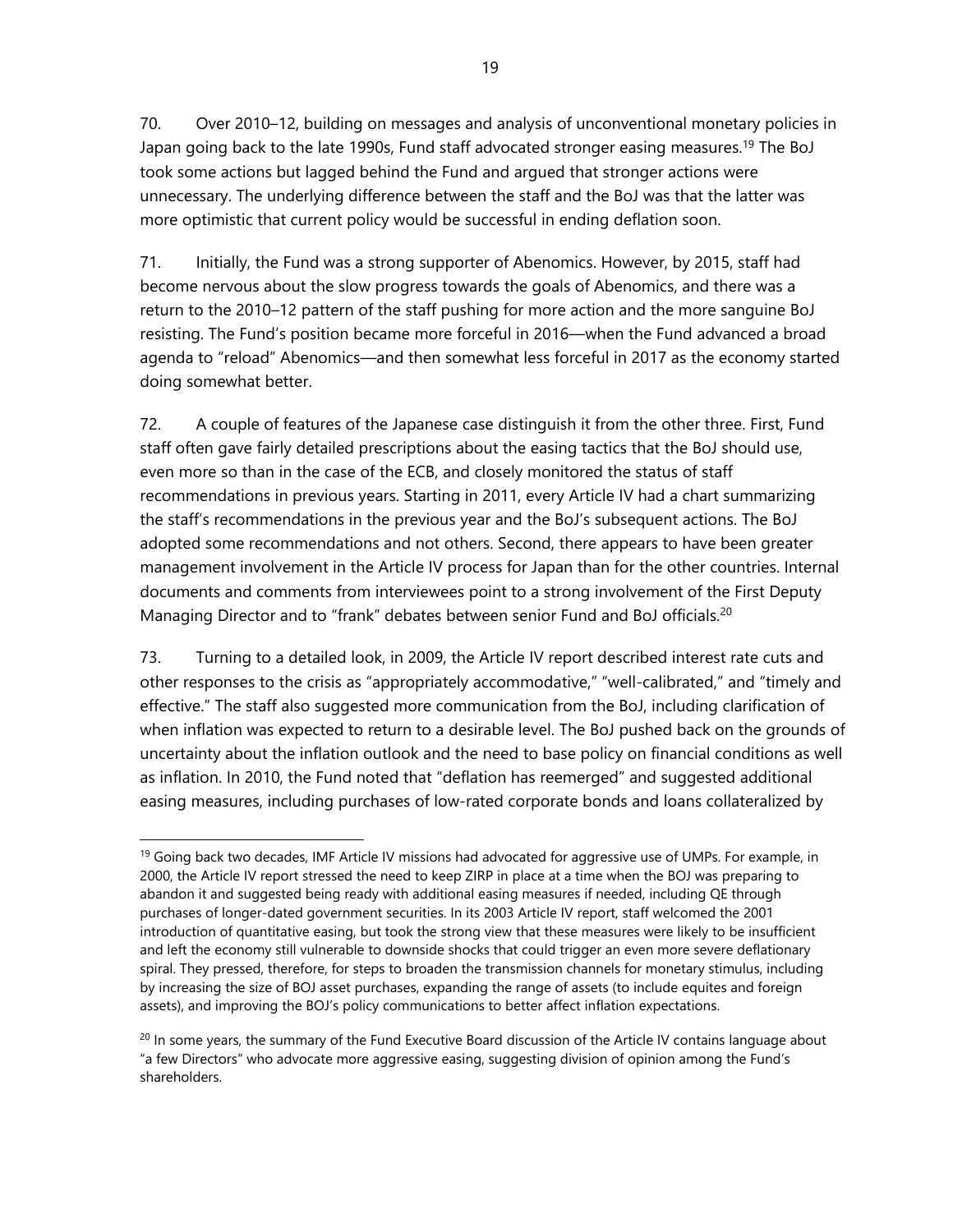securitized SME loans, and communication of a commitment to maintain easing until forecasts of core inflation exceed 1 percent. The BoJ emphasized that inflation was expected to turn positive in 2010 and pushed back point-by-point on staff suggestions.

74. Over the course of 2011–12, the divergence in views widened, reflected in a sharp difference in forecasts of inflation. Staff emphasized that core inflation was negative and forecast that it would remain near zero for the next two years. In contrast, the BoJ expected that "it will likely not be too long before inflation reaches 1 percent under current policy settings." In a section called "Defeating Deflation," the Fund's 2012 Article IV advised further and "forceful" monetary easing, with a long list of policies that could be undertaken, including purchases of many types of assets.<sup>21</sup> The Fund also advised that the BoJ should clearly communicate its 1 percent goal and, once close to the goal, should consider raising it. In its response, the BoJ argued strongly that "the current policy stance was appropriate," stressed the "effectiveness of their communication," and again gave a point-by-point critique of Fund proposals. The Fund's Executive Board, which had generally sided with the staff, seemed more sympathetic to the BoJ on this occasion, commending BoJ's actions and giving an equivocal view of the need for further easing.

75. A few months before the 2013 Article IV consultations, Abenomics was introduced. Staff penned an approving section about BoJ policies called "A Fresh Start to End Deflation." The broad agreement on policies continued into the following year, with the Fund noting that "monetary policy is appropriately accommodative. With inflation and inflation expectations increasing, no further easing is needed at this point." By 2015, however, the Fund staff were getting worried about the effectiveness of the BoJ's policies and advised that the BoJ should "stand ready" for additional easing and should tweak communication, putting greater emphasis on the target rather than the time expected to get to the target.<sup>22</sup> The BoJ, however, felt that "its monetary framework is clear and working well." By 2016, the staff had become more alarmed and promoted a package of policy changes that would "upgrade" and "reload" Abenomics. There was a stress on incomes policies as an instrument for boosting inflation, including government wage increases and incentives for private wage increases.<sup>23</sup> The Fund also provided detailed prescriptions on how BoJ should discuss alternative measures of inflation and on publication of forecasts (e.g., include confidence bands and discuss alternative scenarios). When the BoJ adopted a negative interest rate policy in 2016—which the Fund had advocated for Japan in the past—the Fund gave an equivocal evaluation of this policy's effectiveness and risks.

l

 $21$  For Japan, more so than elsewhere, Fund staff advocated purchases of a wide range of assets, including corporate debt and equities and securitized loans.

 $^{22}$  As in the case of the Fed and the ECB, the BoJ's policy actions were debated vigorously in the weekly surveillance meetings and to a more limited extent in the departmental comments on policy notes. There was significant intra-departmental disagreement in 2015 when MCM suggested that the BoJ consider dropping its 2 percent inflation target, but this idea was rejected by RES and the Asia and Pacific Department (APD).

 $23$  The Fund also supported regular, gradual increases in the consumption tax as a means of contributing to inflation while addressing "Japan's looming fiscal sustainability problem."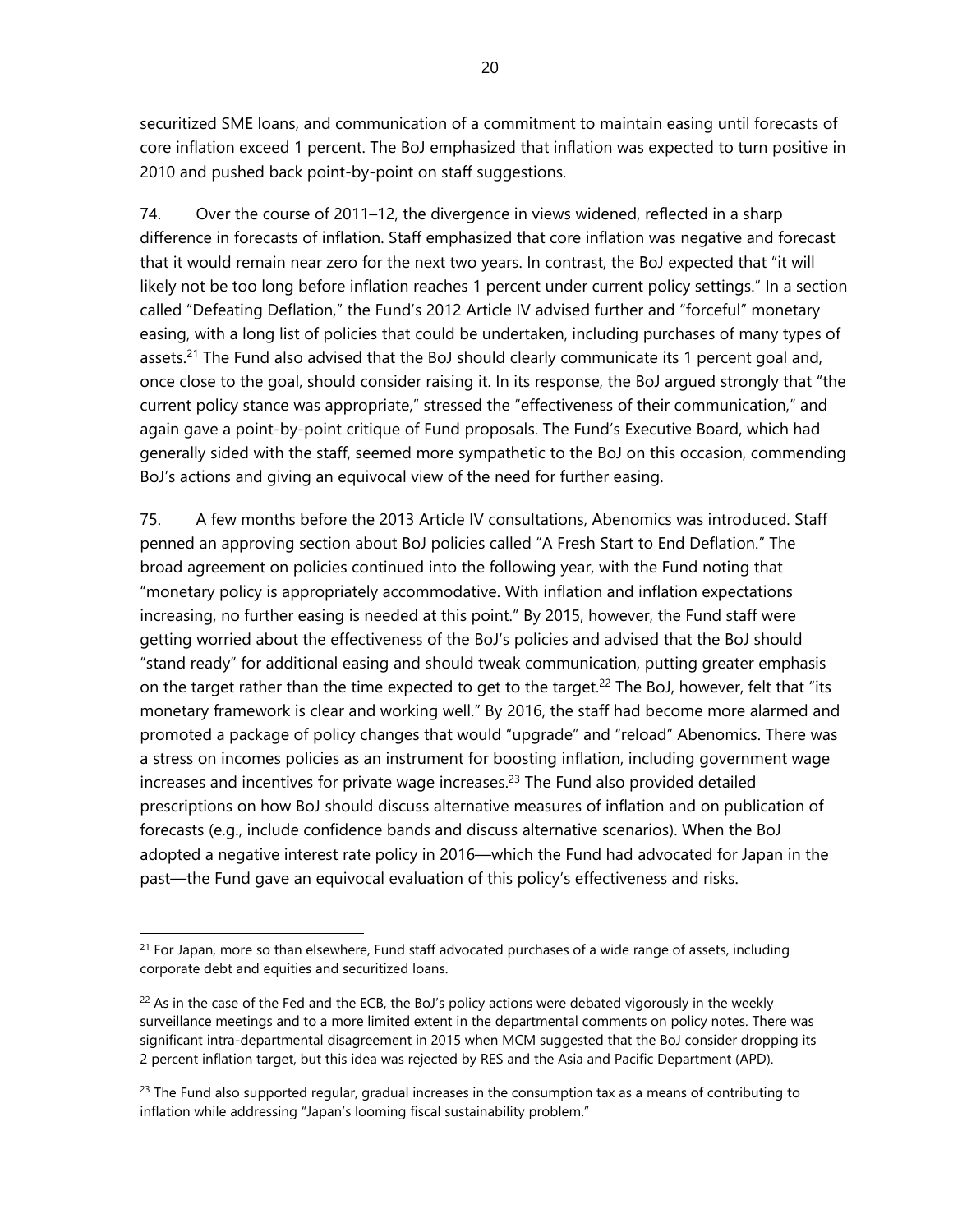76. Despite their differences, the Fund and BoJ were united in their rejection of more radical policy proposals for Japan that had been made by some commentators. In particular, the Fund made a point of criticizing "unorthodox" policies such as a monetized fiscal expansion (including through the use of "helicopter money") or Svensson's proposal for an exchange rate peg. The BoJ agreed that "more extreme unconventional policies," such as monetizing debt, were "too risky" and "not feasible within Japan's current legal and institutional set up."

77. Toward the end of the period covered in this paper, the Fund was still advocating income policies and changes in communications policies, but its tone was less forceful, reflecting the fact that "the economy is gaining momentum." The authorities too were generally upbeat about developments, citing "strengthening growth momentum," wage pressures from tight labor markets, and the positive reaction of markets to BoJ policy. The 2017 Article IV reported on changes in monetary policy, including "yield curve control" (which the Fund said "has worked largely as intended") and a commitment to overshoot the inflation target, which the Fund had previously recommended. The staff concluded that "monetary policy had settled in to a more sustainable accommodative stance," which should be maintained.

## **IMF views on the policy mix**

78. As in the three other cases examined, staff was very supportive of the Japanese authorities' steps to introduce sizable fiscal stimulus at the onset of the GFC, notwithstanding Japan's significantly higher debt/GDP ratio. Nonetheless, throughout the period, staff reports continued to devote considerable attention to Japan's long-term fiscal problem and the measures that would eventually be needed to put the debt ratio on a downward path. In this vein, staff welcomed the initial turn to fiscal contraction in 2014, as well as the hikes in the consumption tax that were scheduled for 2014 and 2017, amid signs that Abenomics was having a favorable effect on growth and inflation.

79. However, with signs that growth and inflation falling short of the goals of Abenomics, staff's fiscal advice began to soften its calls for fiscal consolidation in ways that were contrary to the authorities' commitments. In 2015, the staff report welcomed the authorities' continued efforts to cut the budget deficit but warned that offsetting measures might be needed in 2017 to minimize the dampening effects on growth of the scheduled consumption tax hike. By 2016, staff cautioned against further consolidation in the near term, and in 2017 staff explicitly called for stimulus and called for the authorities to delay their planned achievement of balanced primary deficit. The Fund team warned against large, discrete consumption tax hikes, urging instead for more gradual and regular increases.

80. More so than in the other three cases, staff advice was more explicitly and consistently framed with an eye to the policy mix. Often, the monetary policy prescription was framed with reference to the actual or planned fiscal impulse, and (unlike in the euro zone) there seemed to be clearer recognition that low interest rates improved public debt dynamics and created fiscal space. And while (as noted above) staff disagreed with other commentators that were pressing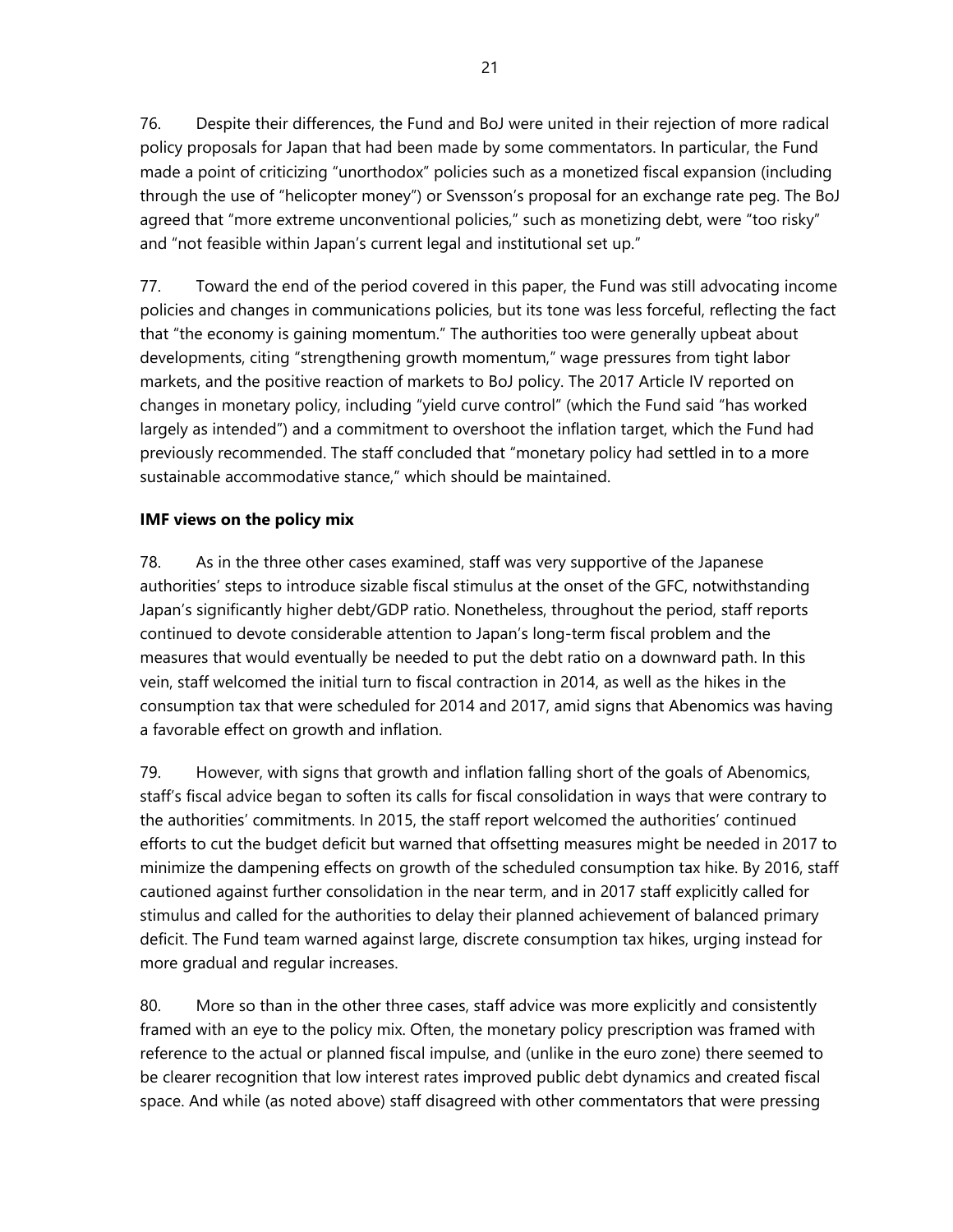for more radical extensions of UMP (including by monetizing deficits using "helicopter money"), staff analysis illustrated the increased fiscal space that could result from coordinating with structural and monetary policies and placing fiscal policies in a credible medium-term framework.

# **III. ASSESSMENT OF THE FUND'S ROLE**

81. This section assesses the Fund's role along various dimensions: (i) how useful was IMF advice? (ii) did the Fund's advice pay adequate attention to policy mix and cross-border issues? (iii) how sound was the process through which the Fund formulated its monetary policy advice? (iv) was the expertise of Fund staff on monetary policy adequately developed and applied?

# **Value of IMF advice**

82. Fed and BoE officials described the value of IMF advice in fairly similar terms. The Article IV consultations with the Fund were regarded as a useful validation of steps taken and sometimes as a good sounding board for actions that were being considered. One official said that "the Fund was one of the few interlocutors with whom who can stress test your thinking." The Fund was not looked to as a source of new ideas on monetary policy. Over this period, Fund staff mostly reacted to steps already taken, and rarely put forward suggestions that had not already been entertained—and sometimes rejected—in internal discussions within the central banks (the idea of an overshoot of the inflation target was mentioned as one such suggestion).

83. Despite the importance they attached to these discussions, these central bank officials agreed that in the end Fund advice seldom had much impact on their policy choices. This was not regarded as surprising, given the huge disparity between the numbers of analysts at these central banks (many of them monetary policy experts with long years of experience) and on the Fund's country teams.

84. The cases of the ECB and BoJ were somewhat different. In these cases, as described above, the Fund at times was ahead of the curve because the authorities were cautious in carrying out greater monetary easing. Current and former ECB officials, in particular, credit discussions with the Fund for helping to build the case for QE at the Governing Council, and for thinking through some of the design features, so that the ECB was better equipped to act when a consensus to move forward was eventually reached. By contrast, observers in Tokyo suggested that the Fund had not had much influence on BoJ policies: when policies adjusted in a direction suggested by the Fund, it was because the BoJ had decided that more action was needed in the context of a broader initiative by a new government to change the course of economic policies.

85. The role of the Fund in the domestic debates varies across countries. In the United States, consultations with the IMF receive little attention in broader economic and political discussions. The Fund appears to have a more important public role within the United Kingdom, according to both staff and BoE officials. The Fund's evaluation of U.K. policies often gets prominent attention in the media, including on the front page of the *Financial Times*. On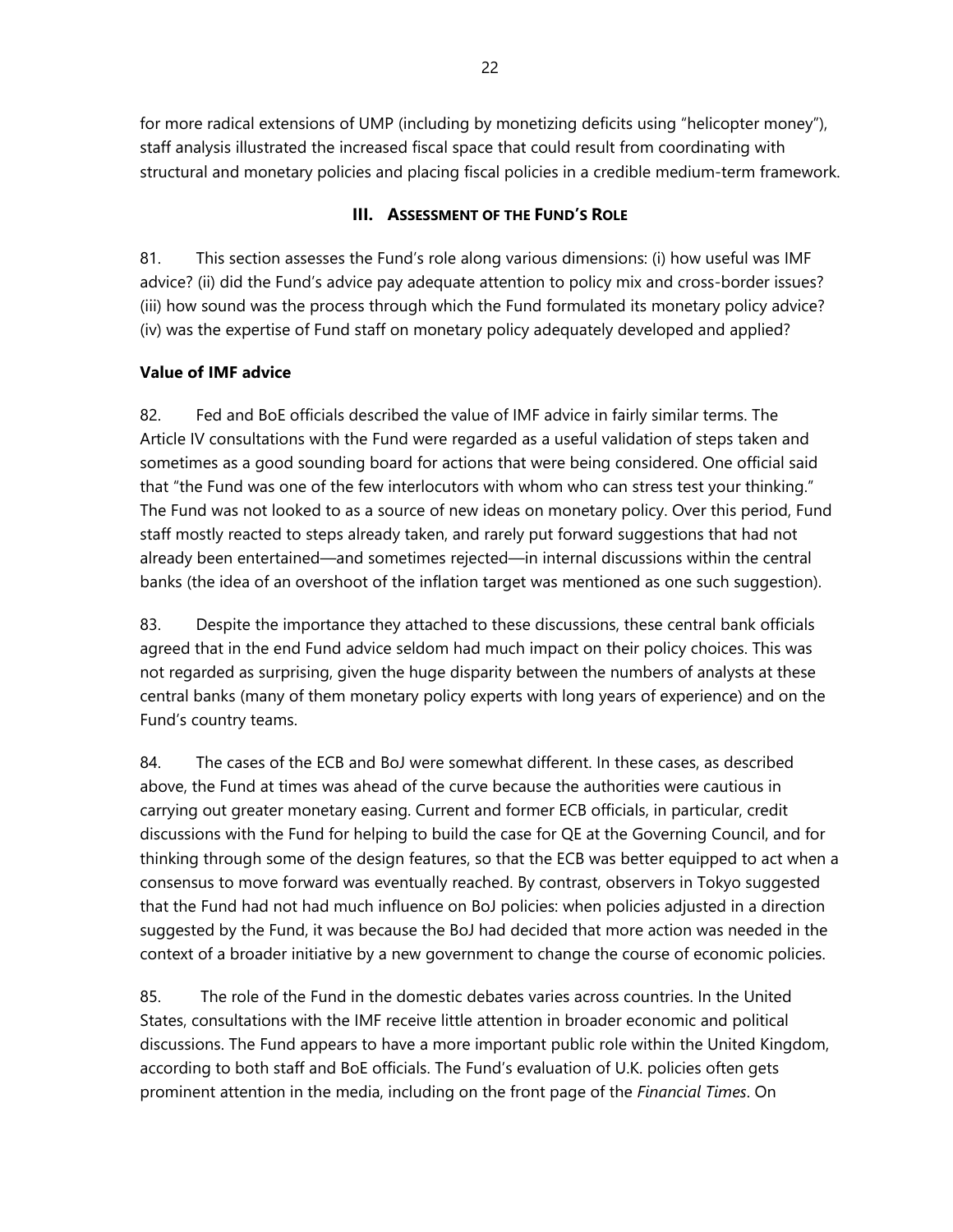occasion, the support of the IMF staff, viewed as technocrats without a political agenda, helped build acceptance of BoE positions, though this was more in the nature of an ex post validation than influencing the internal debate. Conversely, it could reinforce critiques of BoE decisions if the Fund's lack of support is seized on by Parliamentary committees when they hold hearings with MPC members.

86. Outside observers in academia, think tanks, and financial markets also described the Article IV as useful, though a few expressed concerns about whether the Fund was "rubber stamping" the decisions of central banks. Indeed, this concern was expressed mildly by some central bank officials themselves, with one official stating that "in hindsight, Fund surveillance of us could have been firmer." One example given in the previous section was the Fund's willing acceptance of 0.5 percent as the effective lower bound for the United Kingdom based on the BoE's arguments of factors specific to the U.K. economy. It is unlikely that the BoE's decision made a major difference in outcomes, but greater willingness to challenge central bank assumptions could nevertheless have been helpful. Some observers were fairly critical of the Fund's endorsement of the ECB's rate hikes in the first half of 2011, which in their view did make a material difference (for the worse) to the outlook for the euro area. In hindsight, it might have been helpful for the Fund to have taken note of the criticism that the rate hike of March 2011 had generated, rather than endorsing it and the subsequent rate hike without much comment.

## **Value of cross-country work and coverage of policy mix issues**

87. While views on the value and influence of bilateral surveillance were mixed, there was nearly unanimous appreciation among senior central bank officials for the value of the Fund's multilateral products. Though each of these central banks has a well-staffed international division that follows global economic developments, the Fund's breadth of expertise in global and crosscountry work was regarded as its comparative advantage. Officials, particularly at the ECB and BoE, noted that the Fund's influence on them works as much through its multilateral research and analysis as through the bilateral consultations. A former official noted that while MPC members have been thoroughly briefed on U.K. developments and "their minds are made up," their views on broad issues such as the speed of global recovery or global deflation risk can sometimes be shaped by Fund analysis—the example provided was that of a 2009 World Economic Outlook (WEO) chapter showing that recovery after financial crises tends to be more muted than in other cases. A number of central bankers suggested that the Fund should expand its role in providing broad analyses of policy issues, drawing on cross-country experiences. A specific issue that the Fund might say more about is the role of central banks as lenders of last resort in dealing with failed financial institutions—an issue that central banks are wary of discussing because of political criticism.

88. While valuing the Fund's cross-country work in general, officials were less favorably inclined towards it in the discussion during the Article IV consultations of the likely spillovers generated by their policies on other countries. As noted in Schenk (2019), the Fund adopted the Integrated Surveillance Decision in 2012, which required Fund staff to discuss with country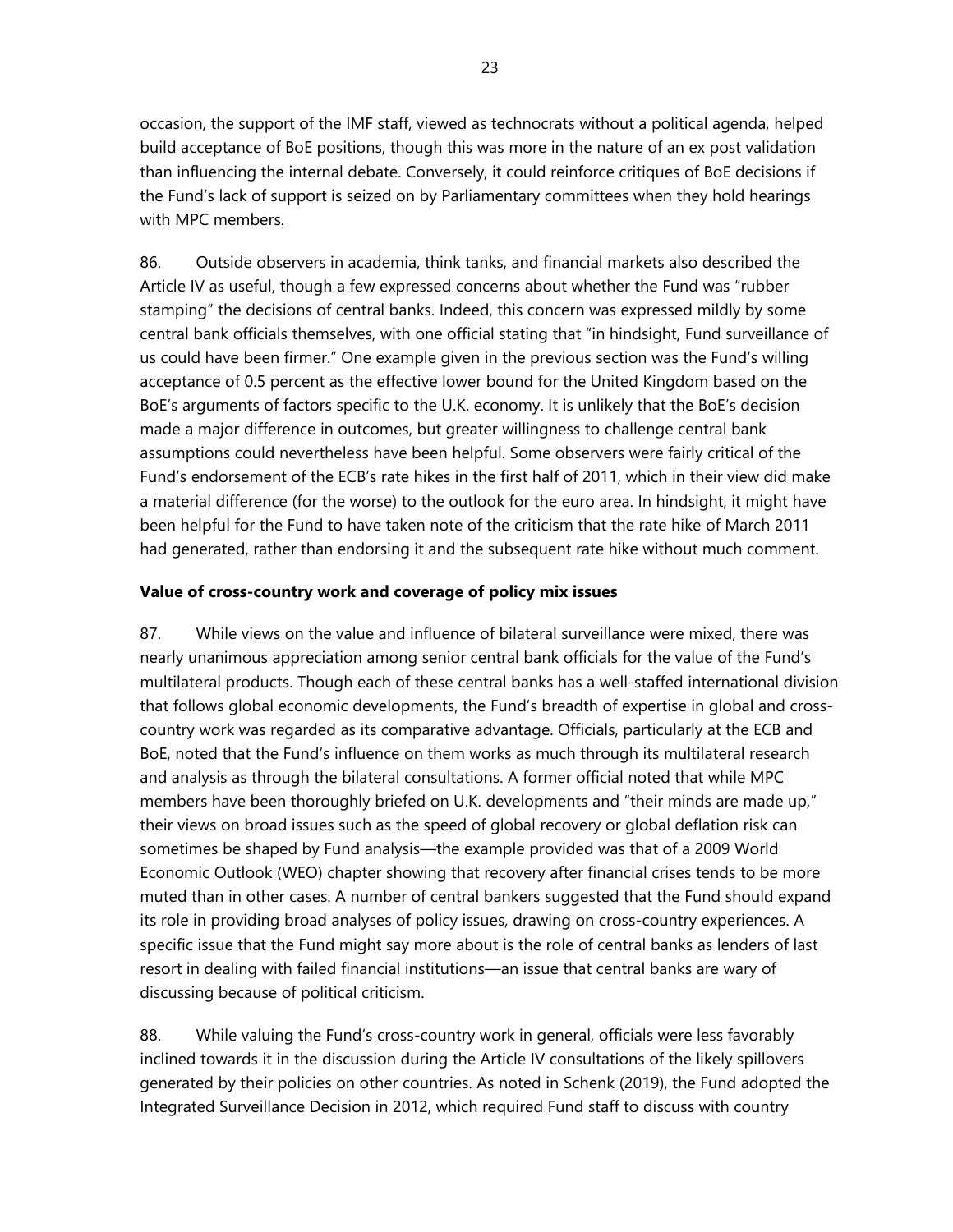officials during the Article IV consultations the multilateral impacts of their policies. The policy appears to have been adhered to pro forma; neither IMF mission chiefs nor central bank officials could recall that such discussion played any significant role in their consultations and some IMF mission chiefs thought this over-burdened the Article IV process. Occasionally, authors of the Spillover Reports made presentations of their work during the Article IV consultations. These do not seem to have had much of an influence on the authorities, who stressed the constraints imposed by domestic mandates on their policy choices.

89. There also seems to have been limited analysis of alternative mixes of fiscal and monetary policies, especially when fiscal policy turned to consolidation, while monetary policy was still looking for ways to provide additional support to demand. Staff reports could have paid more attention to whether less contractionary fiscal positions among the AEs would have reduced the burden on their central banks to support the recovery, moderated financial spillovers to emerging markets, and lessened the risks to financial stability that the UMPs may have engendered.

## **Process of formulation of Fund advice**

90. While there was some evidence that could be brought to bear (e.g., the experience of the 1930s or Japan's experience since the 1990s), the Fund had to provide its initial support for UMP largely based on judgment that the policies would work. The weekly surveillance meeting appears to have provided a good forum for actively discussing the pros and cons of UMP among the Fund's senior staff and for countries teams to present and debate the early evidence on their effectiveness. Interviews with Fund staff suggest that even those skeptical about aspects of UMP felt that they had been heard and their views communicated to management through the memorandums summarizing these meetings. Given the importance of these countries to the global economic and financial outlook, the policy advice to them was also intensely debated in the review process for the *WEO* and the *Global Financial Stability Report (GFSR).*

91. Given these multiple channels for working out differences in views, there was not much debate on the policy notes (PNs) for these countries prepared in advance of Article IV consultations (compared with that for smaller AEs, as described in Honohan (2019)). The review of comments on PN shows that, in the ECB and BoJ cases, there was a mild systematic difference between the views of RES and MCM (the latter sometimes joined by the Strategy, Policy, and Review Department, SPR), with RES's often suggesting a more dovish tone ("emphasize the risks of deflation") and MCM a more hawkish tone ("emphasize the limits on the effectiveness of unconventional policy"). In addition, as noted above, there were internal disagreements about ECB policy in 2009 and BoJ policy in 2015.

92. Outside of the weekly surveillance meetings, knowledge sharing and retention among the country teams was largely informal. IMF mission chiefs could not recall systematic attempts to share country experiences (e.g., to learn from Japan's experience with UMP since the 1990s) or to ensure cross-country consistency of advice. Even the surveillance meetings covered many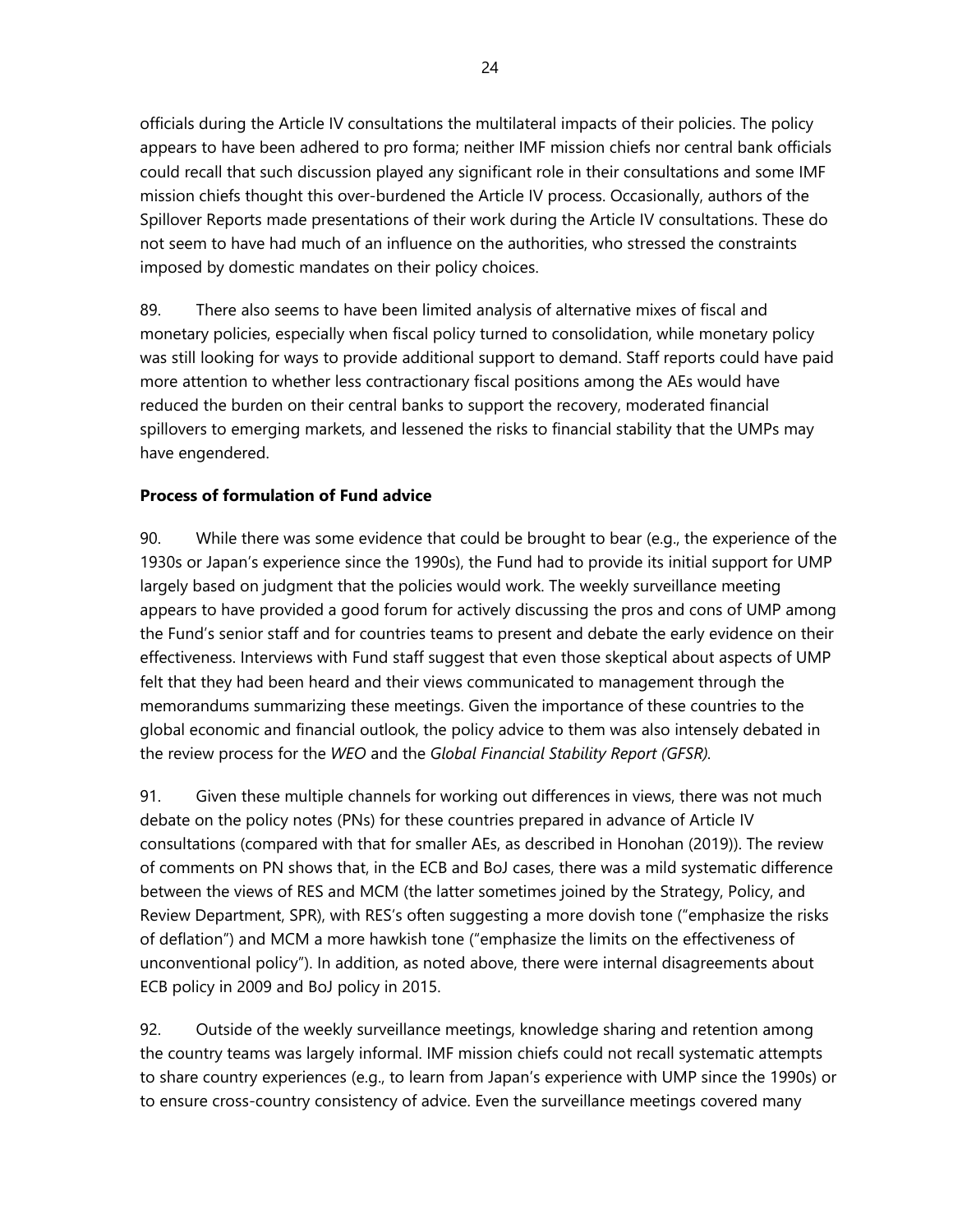topics in the space of an hour and did not cover monetary policy topics on a regular or systematic basis. There was no Fund-wide research program to evaluate the effects of UMP on a timely basis or a center of expertise on monetary policy issues that mission chiefs could consult when needed.

93. Hence, transfer of knowledge often took place through "hallway chitchat," sporadic efforts by individual mission chiefs, or as part of departmental initiatives. For instance, in April 2010, APD organized a seminar in which Japan's past QE was compared to the Fed's actions.<sup>24</sup> Going forward, thought could be given to whether some more structured process of debate, knowledge transfer, retention, and learning from experience might be useful, particularly in cases where the Fund is throwing its weight behind experimental policies like UMP.

94. In this regard, one specific issue, noted in Everaert and others (2019), is that staff's assertions about the likely impacts of UMP on output and inflation have not been questioned enough when they have not panned out. For instance, the impact of UMP on inflation appears to have been much more muted, particularly in Japan, than asserted when Fund staff were pushing these policies. But there does not seem to be a systematic process for identifying such forecast errors and drawing lessons from them in a way to guide future policy advice.

## **Expertise and turnover of Fund staff**

 $\overline{a}$ 

95. The broad knowledge of macroeconomic and financial issues that Fund staff brought to the table was considered useful in assessing the overall policy framework of the country. While recognizing that the Fund did not bring the depth of monetary policy expertise of their own staff or that of the Bank for International Settlements (BIS), Fund staff were "worthy sparring partners" in the words of one official. IMF mission chiefs for these countries reported that they had little trouble recruiting "high flyers;" one chief noted that paradox of using "top talent for cases of little traction."

96. To the extent that they had views on the matter, authorities felt that the tenure of mission chiefs and staff members of country assignments was too short. Japan and the euro area had eight and seven mission chiefs, respectively, over the ten years covered in this report. More than 50 percent of economists only did one mission for Article IV consultation for Japan and the United Kingdom. It was felt that staff members needed time to complement their broad knowledge with some depth in country issues and that it was important for mission chiefs to have the time to build relationships with officials. The salutary experience of ECB officials with a long-serving mission chief playing a significant role in influencing internal policy discussions stood out as an example that the Fund might consider best practice.

<sup>&</sup>lt;sup>24</sup> APD staff attributed the ineffectiveness of Japan's past QE to the "narrow range" of QE assets and called for a more aggressive Fed-style asset purchases to end deflation.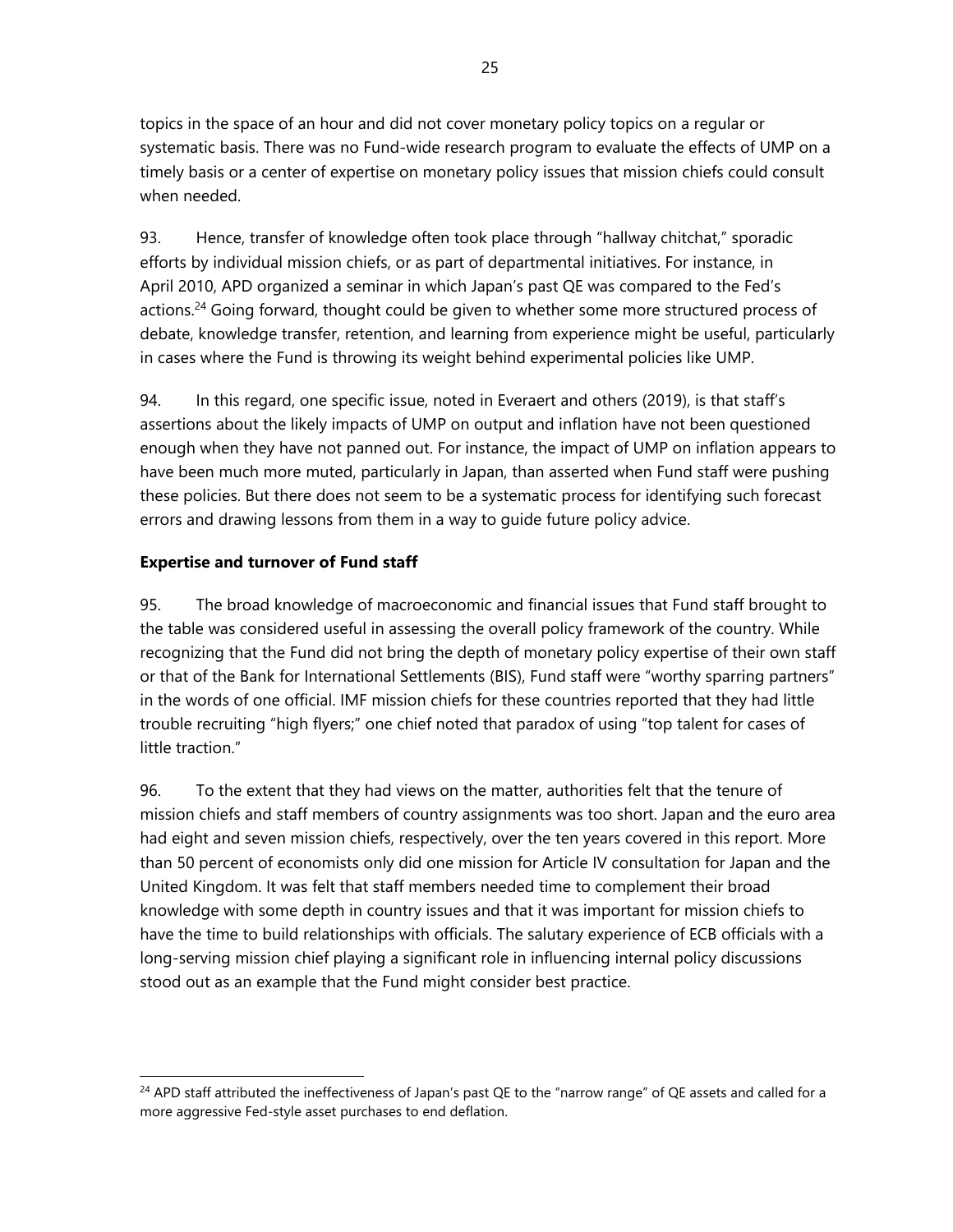#### **REFERENCES**

- Conway, Ed, 2013, "Blanchard: U.K. economic policy is 'playing with fire,'" Interview in The Real Economy, http://www.edmundconway.com/2013/04/blanchard-uk-economic-policy-isplaying-with-fire/.
- Bernanke, Ben, 2013, "Transcript of Chairman Bernanke's Press Conference," June, http://www.federalreserve.gov/mediacenter/files/FO.
- Blanchard, Olivier, 2013, "UK economic policy is playing with fire," interview with Sky News, April 16, http://www.edmundconway.com/2013/04/blanchard-uk-economic-policy-isplaying-with-fire/.
- Dell'Ariccia, Giovanni, Pau Rabanal, and Damiano Sandri, 2018, "Unconventional monetary policies in the euro area, Japan, and the United Kingdom," *Journal of Economic Perspectives*, Vol. 32, No. 4, pp.147–175, Fall.
- Draghi, Mario, 2012, Verbatim of the speech delivered at the Global Investment Conference, July, https://www.ecb.europa.eu/press/key/date/2012/html/sp120726.en.html (London, England).
- Everaert, Luc, and others, 2019, "Frontier Issues in Central Banking: An Assessment of IMF Contributions," IEO Background Paper No. BP/19-01/07 (Washington: International Monetary Fund).
- Group of 20 (G-20), 2010, Toronto Declaration, available at http://www.g20.utoronto.ca/2010/tocommunique.html, June, Toronto.
- Jobst, Andreas and Huidan Lin, 2016, "Negative Interest Rate Policy (NIRP): Implications for Monetary Transmission and Bank Profitability in the Euro Area," IMF Working Paper No. 16/172 (Washington: International Monetary Fund).
- Honohan, Patrick, 2019, "Denmark, Switzerland, Sweden, and the Czech Republic," Chapter 2 in "IMF Advice on Unconventional Monetary Policies to Smaller Advanced Economies," IEO Background Paper No. BP/19-01/02 (Washington: International Monetary Fund).
- Independent Evaluation Office (IEO), 2016, "The IMF and the Crisis in Greece, Ireland, and Portugal," Evaluation Report (Washington: International Monetary Fund).
- International Monetary Fund (IMF), 2010, "From Recession to Recovery: How Soon and How Strong?" *World Economic Outlook* Chapter 3, April (Washington).

\_\_\_\_\_\_\_\_\_\_, Euro Area: Various Article IV Staff Reports, 2008–17 (Washington).

\_\_\_\_\_\_\_\_\_\_, Japan: Various Article IV Reports, 2008–17 (Washington).